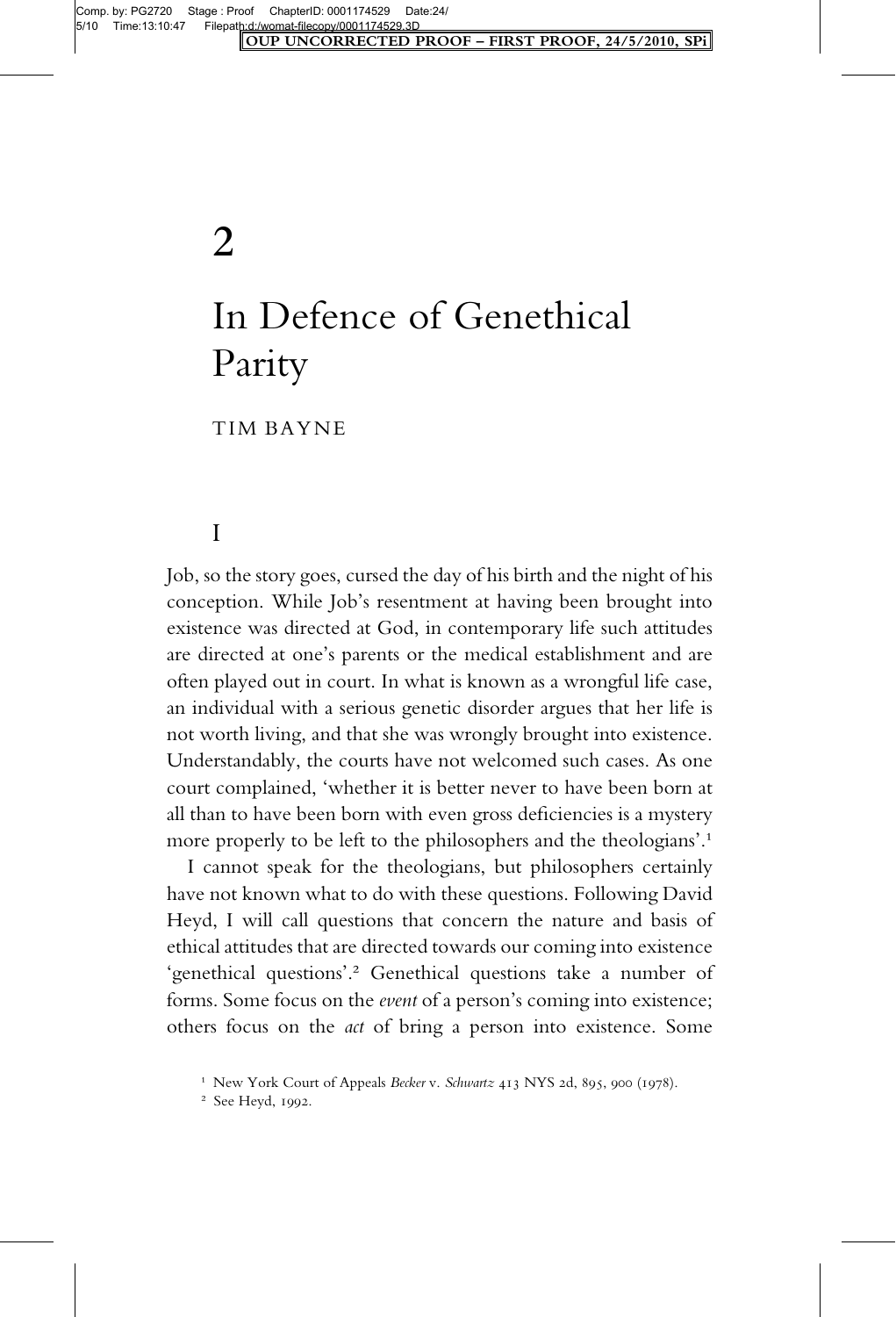genethical questions are asked by individuals about the lives of other individuals; some are asked by individuals about their own lives. And some genethical questions take a prospective form and focus on lives that have not yet been created; others take a retrospective form and concern lives that have already begun (and indeed may already have ended). My concern here is not with the differences between various genethical questions, but with the task of developing a framework that might inform genethical theorizing whatever its orientation.

We can divide genethical models into three broad groups: *no*faults models, parity models, and dual-benchmark models. No-faults genethicists claim that coming into existence is not properly subject to moral evaluation, at least so far as the interests of the person that is brought into existence are concerned. No-faults genethicists do not deny that it can be wrong to bring someone into existence to the extent that procreation can have adverse effects on the interests of third parties, but they hold that procreation cannot be wrong on account of the well-being of the person who is brought into existence. A no-faults genethicist denies that it can be reasonable to have any evaluative attitude—either regret or satisfaction towards having come into existence. Parity theorists and dualbenchmark theorists share the view that it can be wrong to bring someone into existence on account of their well-being, and that it can be reasonable to regret having been created. The two positions are distinguished by where they put the genethical benchmark. To a first approximation, parity theorists insist that the level of wellbeing that determines whether or not a life is worth starting is identical to that which determines whether or not it is worth continuing. Dual-benchmark theorists reject parity. They hold that our genethical judgements need not—and in fact should not be brought into line with our judgements about the kinds of lives that are worth sustaining. The dual-benchmark theorist posits one benchmark for starting lives and another for continuing them.

How might we decide between competing approaches to genethics? I take there to be three main sources of constraint. First, any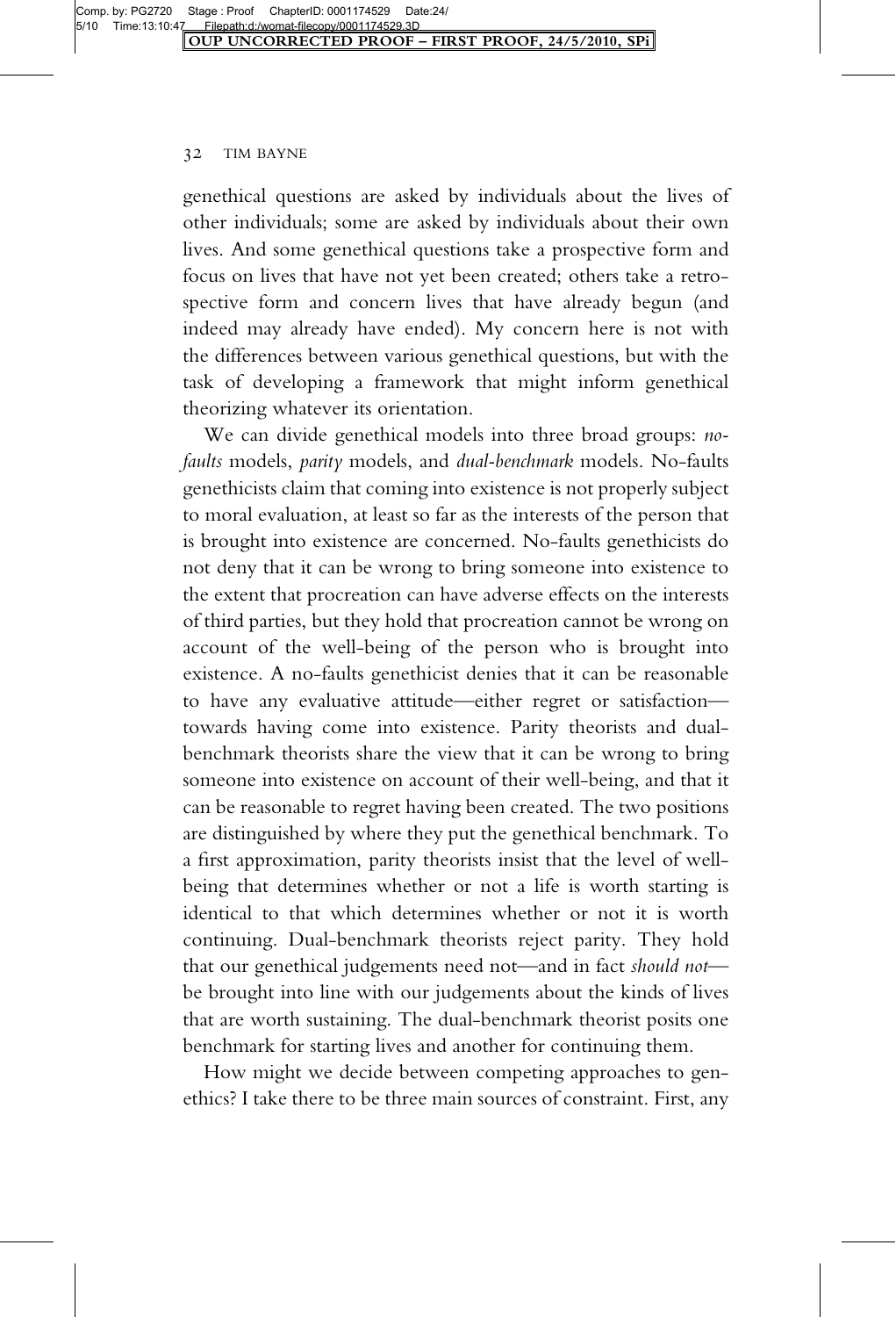#### IN DEFENCE OF GENETHICAL PARITY 33

acceptable account of genethics must have some intuitive plausibility. It is a pro tanto advantage of a genethical theory that its implications are intuitively plausible, and a pro tanto disadvantage of a theory if its implications offend our genethical commonsense. Secondly, an acceptable genethical account ought to comport with our intuitions in neighbouring ethical domains. Genethical judgements cannot 'float free', but must be consistent with more general ethical and metaphysical considerations. Again, it is a pro tanto advantage for a genethical theory that it is consistent with such claims, and a pro tanto disadvantage that it is inconsistent with such claims. And thirdly, a genethical model ought to be internally consistent. As far as possible, the answers that an account of genethics gives to one type of genethical question ought to 'hang together' with the answers that it gives to another type of genethical question. With these three constraints in mind, let us consider the relative merits of the three accounts outlined above.

## II

I begin with no-faults genethicism. One of the leading proponents of the no-faults position is David Heyd. In Genethics Heyd argues that coming into existence can be neither a harm nor a benefit. 'It is equally meaningless to resent our parents for having been born unhappy as it is to be grateful for having been born happy.'3 Heyd thinks there is something logically problematic with the idea that one could harm or benefit someone by bringing them into existence. How could it be possible to be better off in a world in which one does not exist than one is in a world in which one does exist?4 Indeed, how could one have any level of well-being any level of 'offness'—in worlds from which one is absent? There might be an impersonal sense of goodness in which worlds

> 3 Ibid. 109. 4 Ibid. 122.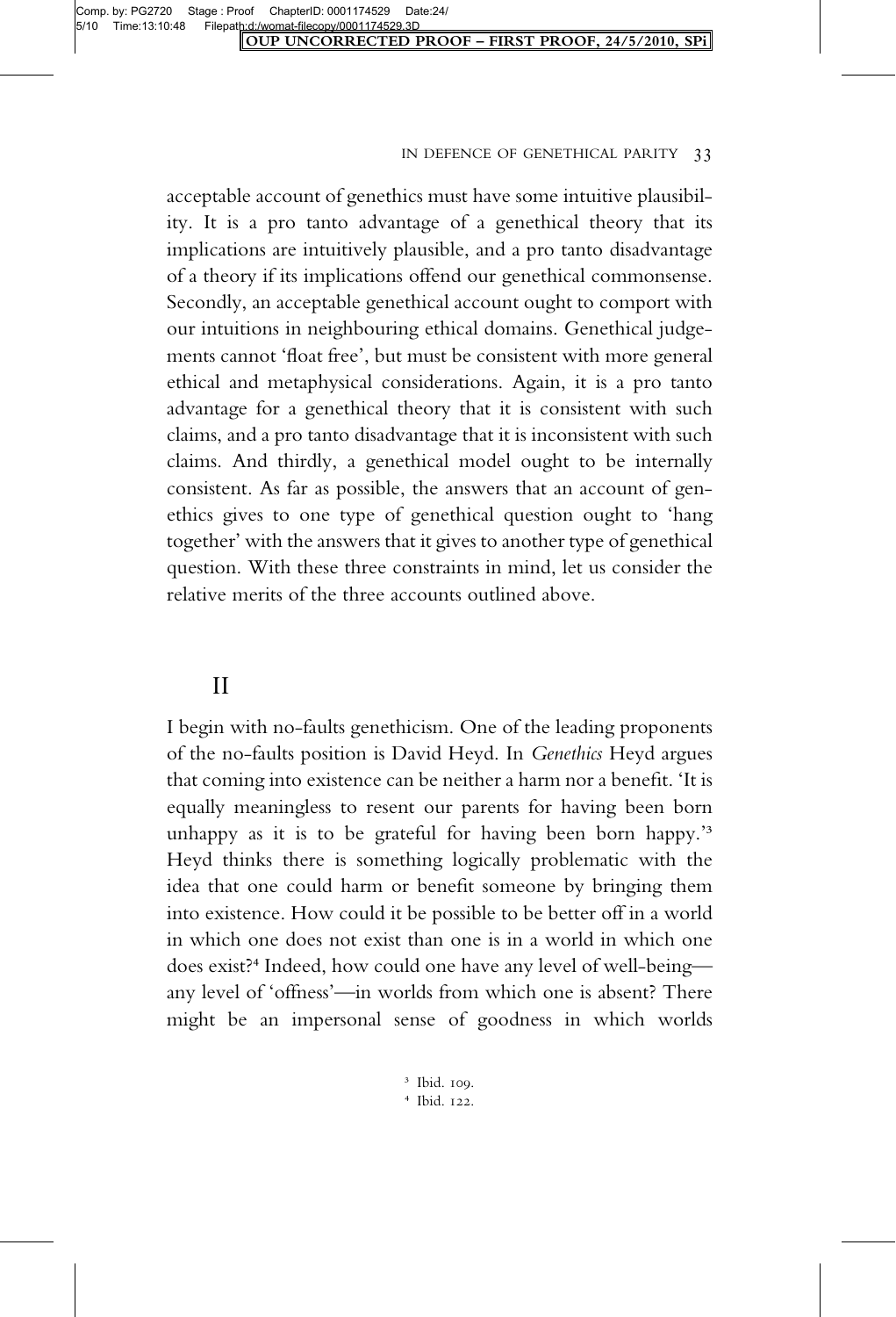containing Job might be better than worlds that lack him, but, Heyd suggests, it makes no sense to say that such worlds are better for  $\mathfrak{F}$ ob. For a world to be good or bad for one, one must exist within it. Heyd concludes: 'to be cannot in itself be either good or bad, a subject of duty or prohibition, a right or wrong'.<sup>5</sup>

No-faults genethics flies in the face of certain robust intuitions. Whether or not we think Job was justified in cursing the day of his birth, his attitude certainly seems to have been coherent. It seems to be possible for someone to rationally regret—or, indeed, celebrate—having come into existence. No-faults genethics also appears to be counter-intuitive when it comes to genethical actions. Consider someone who intentionally creates a child knowing that she has an extremely high chance of having a short life that consists of little more than unremitting pain. Ordinary intuition suggests that such a person has done something wrong, and that the wrongness of the act has something to do with the quality of the child's life. In short, common-sense morality strongly suggests that bringing people into existence can indeed be bad, the subject of prohibition, and a wrong.

These appeals to intuition are far from decisive, for it is arguable that any account of genethics will flout some genethical intuitions. But these worries can be buttressed by noting that the no-faults theorist appears to be committed to an Epicurean view of death. Epicureans hold that it is irrational to attach any moral or prudential value to one's own death on the grounds that one can be neither harmed nor benefited by death. Because death brings non-existence, the states of being dead and alive are incommensurable with respect to levels of welfare. The dead are neither better nor worse off than the living—they lack any degree of 'offness'. This suggests that Heyd's account of coming into existence goes hand-in-glove with an Epicurean account of going out of existence. If the transition from existence to non-existence can be subject to moral

5 See Heyd, 1992: 124.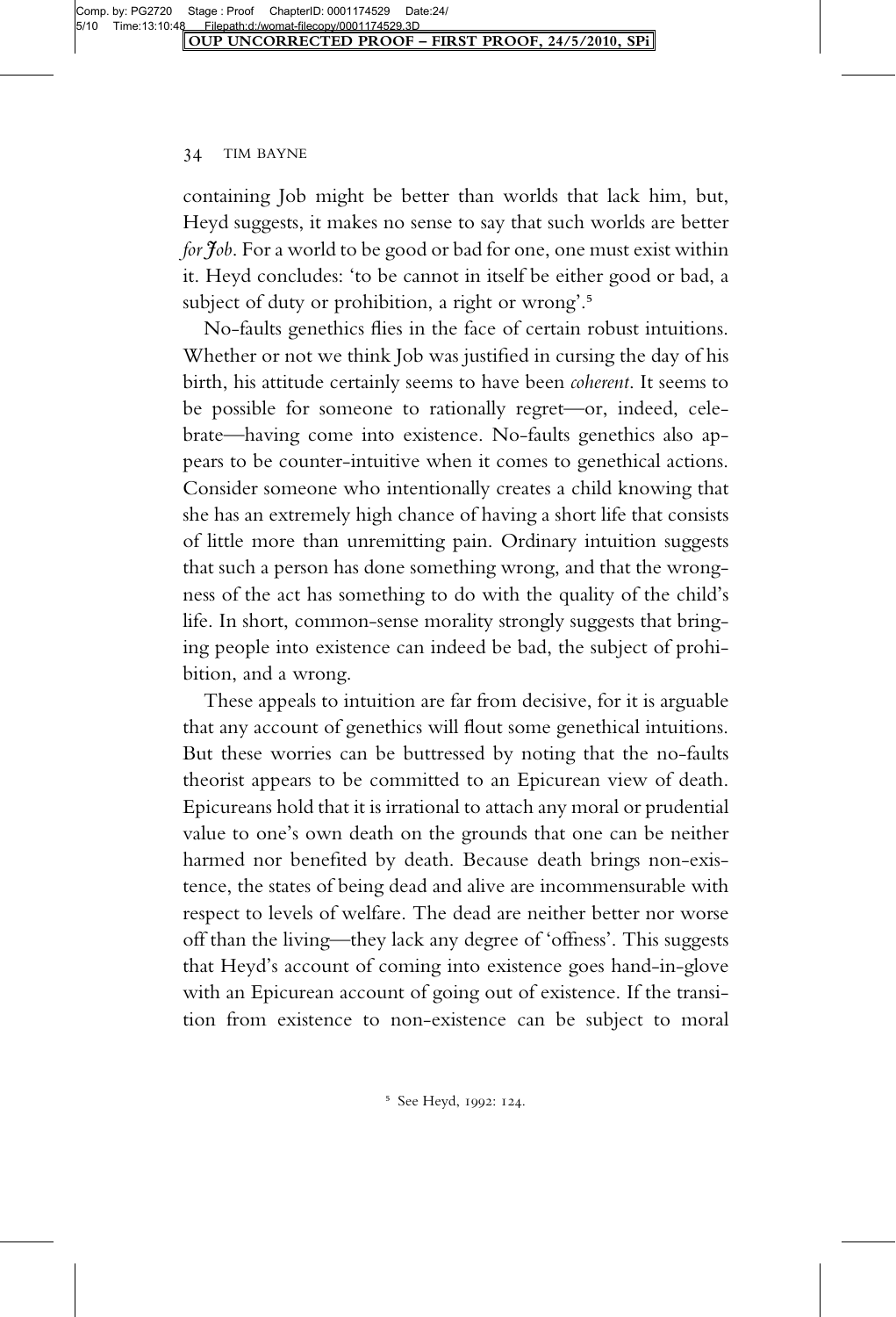#### IN DEFENCE OF GENETHICAL PARITY 35

evaluation why can't the transition from non-existence to existence also be subject to moral evaluation?

Heyd rejects the Epicurean view of death, and argues that there are two important differences between coming into existence and going out of existence. The first difference is that death has a subject, 'an identifiable individual whose life is cut short contrary to his or her interests',<sup>6</sup> whereas there is no identifiable individual who is brought from non-existence into existence: identity is always subsequent to existence. We can say of someone who died that she was deprived of her future, but we cannot say of a possible person who was not brought into existence that she was deprived of existence, for only in the former case do we have an actual subject of harm.

It is of course true that death necessarily involves a subject who is harmed. And it is also true that possible people who are not brought into existence are not deprived of existence. No one is (directly) harmed by the decision not to instantiate a good life; and, correlatively, no one is (directly) benefited by the decision not to instantiate a bad life. So there is an asymmetry between coming into existence and going out of existence: with respect to death, someone is (directly) affected no matter what we decide to do, whereas whether or not someone is (directly) affected by our decisions concerning birth depends on what we decide to do. Nonetheless, Heyd's response leaves open the possibility that genethical judgements concerning people who have been (or will be) born are coherent, for in such cases we do have an actual subject to which harms and benefits can be ascribed. If one can be harmed or benefited by going out of existence then one can also be harmed or benefited by being created. But to say this is to depart from the no-faults view.

Heyd's second putative contrast between coming into existence and going out of existence invokes a desire-based account of the

6 Ibid. 123.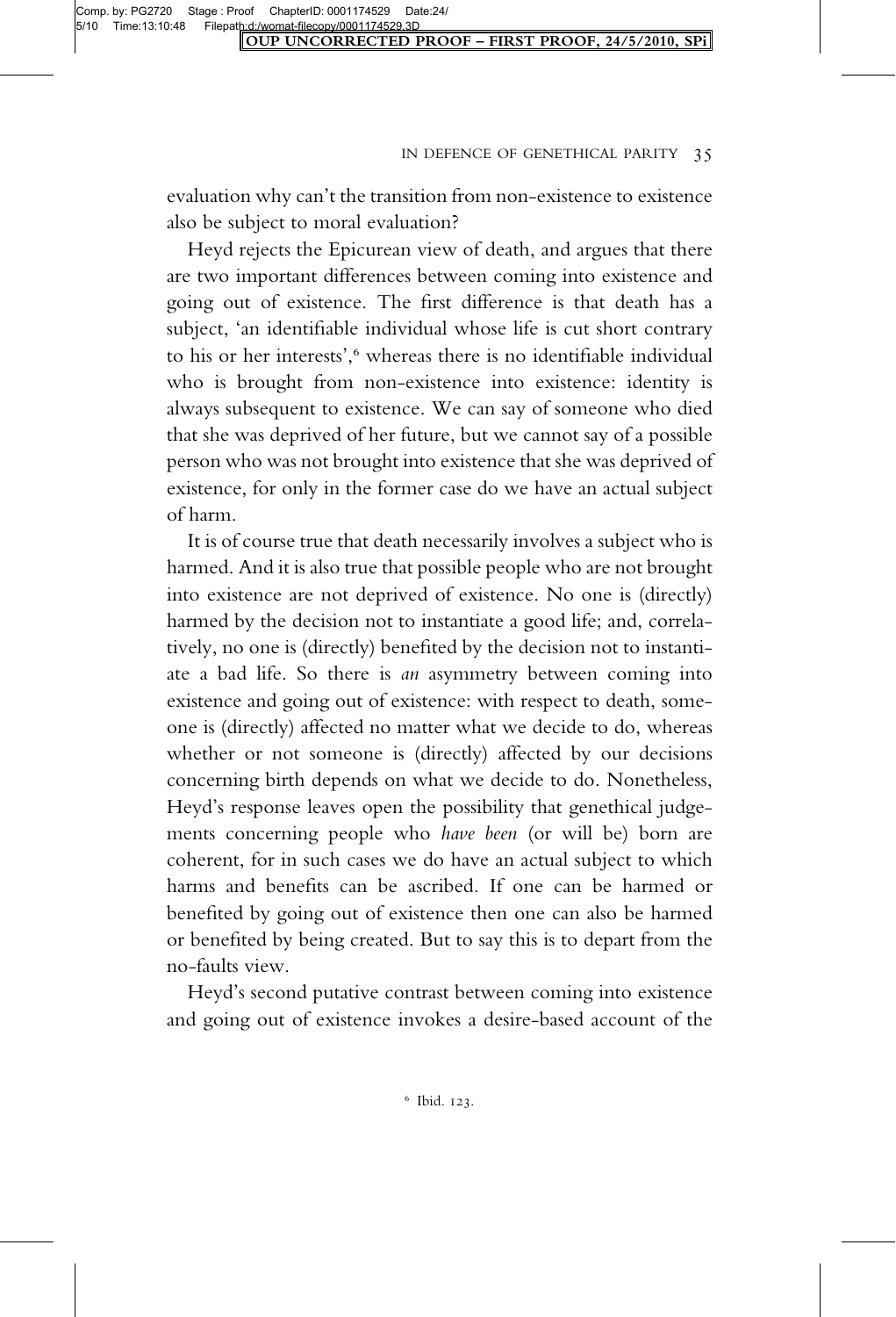badness of death. '[Categorical] desires make us not only wish to go on living (not to commit suicide), but also to be happy that we did not die two years ago. But they cannot make us happy to have been born at all, since had we not been born there would not have been any such categorical desires.'7 We can afford to ignore objections to the claim that the harm of death can be accounted for by appeal to frustrated desire, for Heyd's argument fails even if we assume a desire-based account of death's badness. If frustrated desire is able to explain death's badness then it can also explain that of birth. It is true that I wouldn't have had any categorical desires had I not been born, but it is also true that I wouldn't have had any categorical desires now had I died two years ago. Heyd seems to confuse the claim that an actual person might wish to not have been born with the claim that a non-actual person might have had wishes.8 The latter claim is indeed incoherent, but the former claim is not. If it is coherent to prefer one possible future over another on account of the fact that in the former fewer of one's categorical desires are left unsatisfied, then it is also coherent to regret that the actual world is one in which one has many unsatisfied categorical desires (and few satisfied ones), rather than a world in which one doesn't (and didn't) exist and thus has no unsatisfied categorical desires (or, of course, satisfied ones).

Rather than tackle the no-faults model of genethicism 'head-on', I have instead argued against it by suggesting that no-faults genethicists are committed to an Epicurean view of death. Epicureans, no doubt, will be nonplussed by this result, but true Epicureans are few on the ground. Coupled with its intrinsic counter-intuitiveness, it seems to me that this result gives us reason to look elsewhere for an acceptable genethical model.

7 See Heyd, 1992.

8 See Holtug, 2001.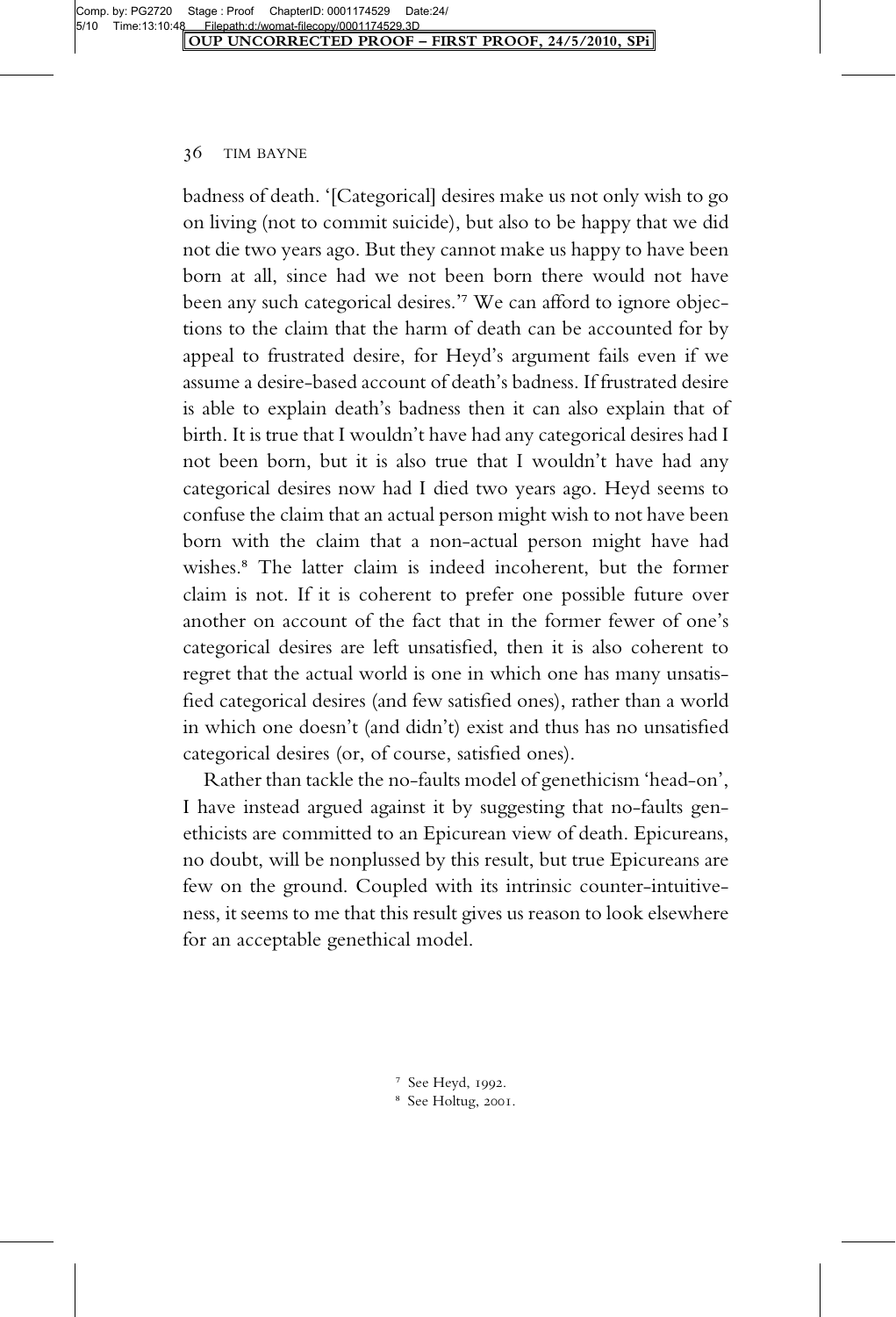IN DEFENCE OF GENETHICAL PARITY 37

III

Unlike no-faults genethicists, dual-benchmark genethicists allow that individuals can be harmed and benefited by coming into existence. Dual-benchmark genethicists also accept that it can be reasonable for a person doomed to a truly miserable life to regret having been born and for a person blessed with a happy life to celebrate their having come into existence. The dual-benchmark theorist departs from the proponent of the no-faults model in holding that there is a 'life worth living' benchmark. Roughly speaking, it is this benchmark that determines both whether or not it is pro tanto rational for the person in question to regret having come into existence and whether it was permissible for the person in question to have been brought into existence.

In principle, there are two ways of being a dual-benchmark theorist. On the one hand, one could hold that the life-worthstarting threshold is lower than the life-worth-continuing threshold. Although this version of the view is coherent, it is deeply implausible. To the best of my knowledge, dual-benchmark theorists are united in insisting that the life-worth-starting benchmark is higher than the life-worth-continuing benchmark. (As we will see, some dual-benchmark theorists hold that the life-worth-starting benchmark is so high as to be practically unobtainable.)

Here is Benatar's statement of the dual-benchmark position (which he endorses):

The judgment that a disability is so bad that it makes life not worth continuing is usually made at a much higher threshold than the judgment that a disability is sufficiently bad to make life not worth beginning. That is to say, if a life is not worth continuing, a fortiori it is not worth beginning. It does not follow, however, that if a life is worth continuing that it is worth beginning or that if it is not worth beginning that it would not be worth continuing. For instance, while most people think that living life without a limb does not make life so bad that it is worth ending, most (of the same) people also think that it is better not to bring into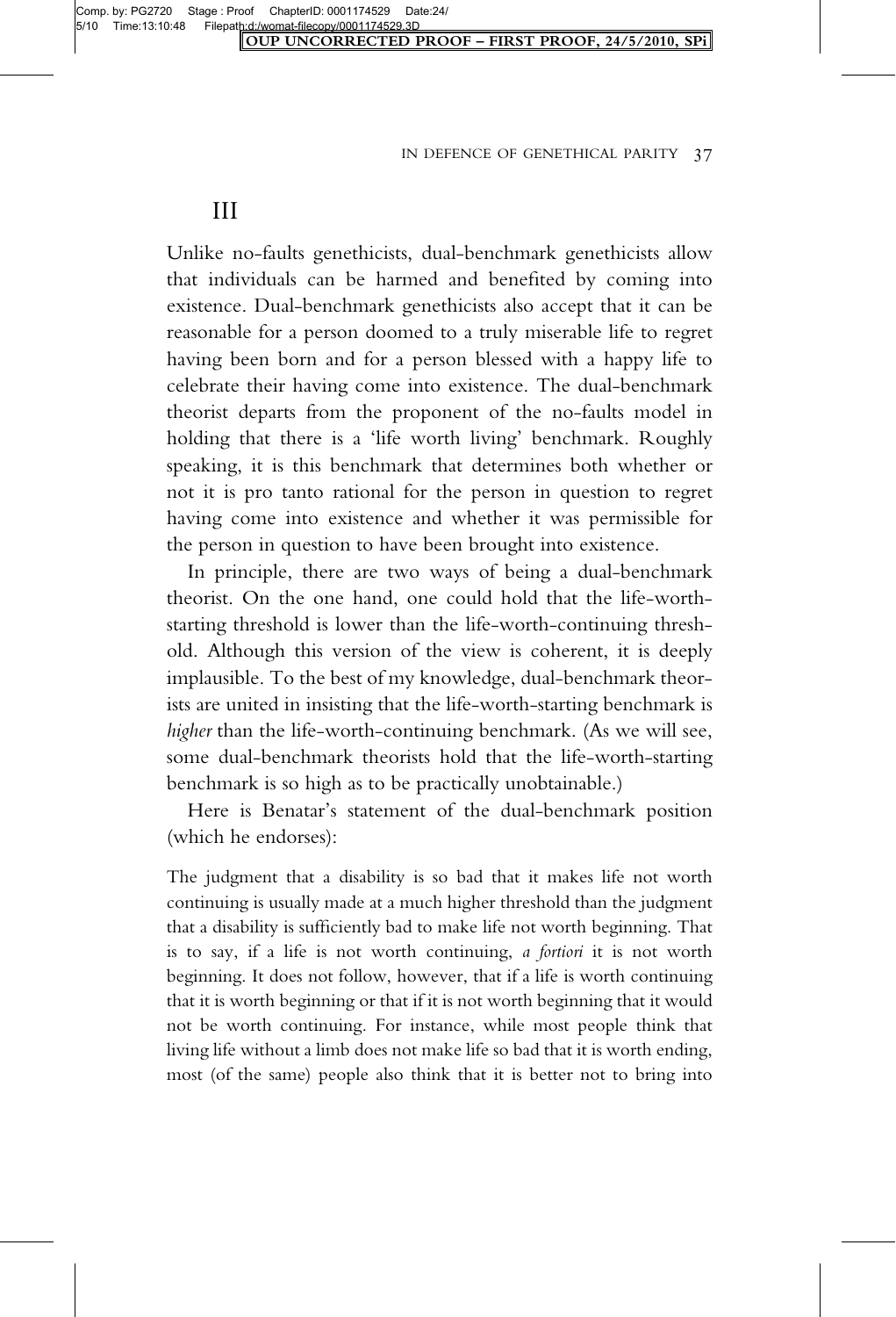existence somebody who will lack a limb. We require stronger justification for ending a life than for not starting one.<sup>9</sup>

The dual-benchmark view has some intuitive plausibility. Although one could certainly take issue with the details of Benatar's discussion (see below), his general point is well taken: the judgement that a disability is so bad that it makes life not worth continuing is usually made at a much higher threshold than the judgement that a disability is sufficiently bad to make life not worth beginning.10

But for all its intuitive plausibility the dual-benchmark approach struggles to find adequate theoretical grounding, and common attempts to ground the 'life-worth-starting' benchmark run the risk of undermining the intuitive appeal of the model. We can see this by noting that the kinds of answers that dual-benchmark theorists typically give to the question of where the 'life-worthstarting' benchmark ought to be located.

Since we ought to try to provide every child with at least a normal opportunity for a good life, and since we do not harm possible people if we prevent them from existing, we ought to try to prevent the birth of those with a significant risk of living worse than normal lives.<sup>11</sup>

I assume ... that there is a strong moral obligation to prevent preventable harm and suffering and that this obligation applies equally to curing disease and injury and to preventing the avoidable creation of people who will have disease or injury.12

These claims are startling. Purdy appeals to an unanalysed notion of normality. Depending on exactly how this notion is cashed out, her comments may well imply that a significant number of the world's children should not have been brought into existence. Harris's remarks lead in the same direction, for most of us will meet with

<sup>9</sup> Benatar, 2000: 176–7.

<sup>&</sup>lt;sup>10</sup> For other genethical discussions that are sympathetic to the dual-benchmark approach see Archard, 2004; Cohen, 1997; Harman, 2004; Peters, 1989.

<sup>11</sup> Purdy, 1995: 302.

<sup>12</sup> Harris, 2000: 31.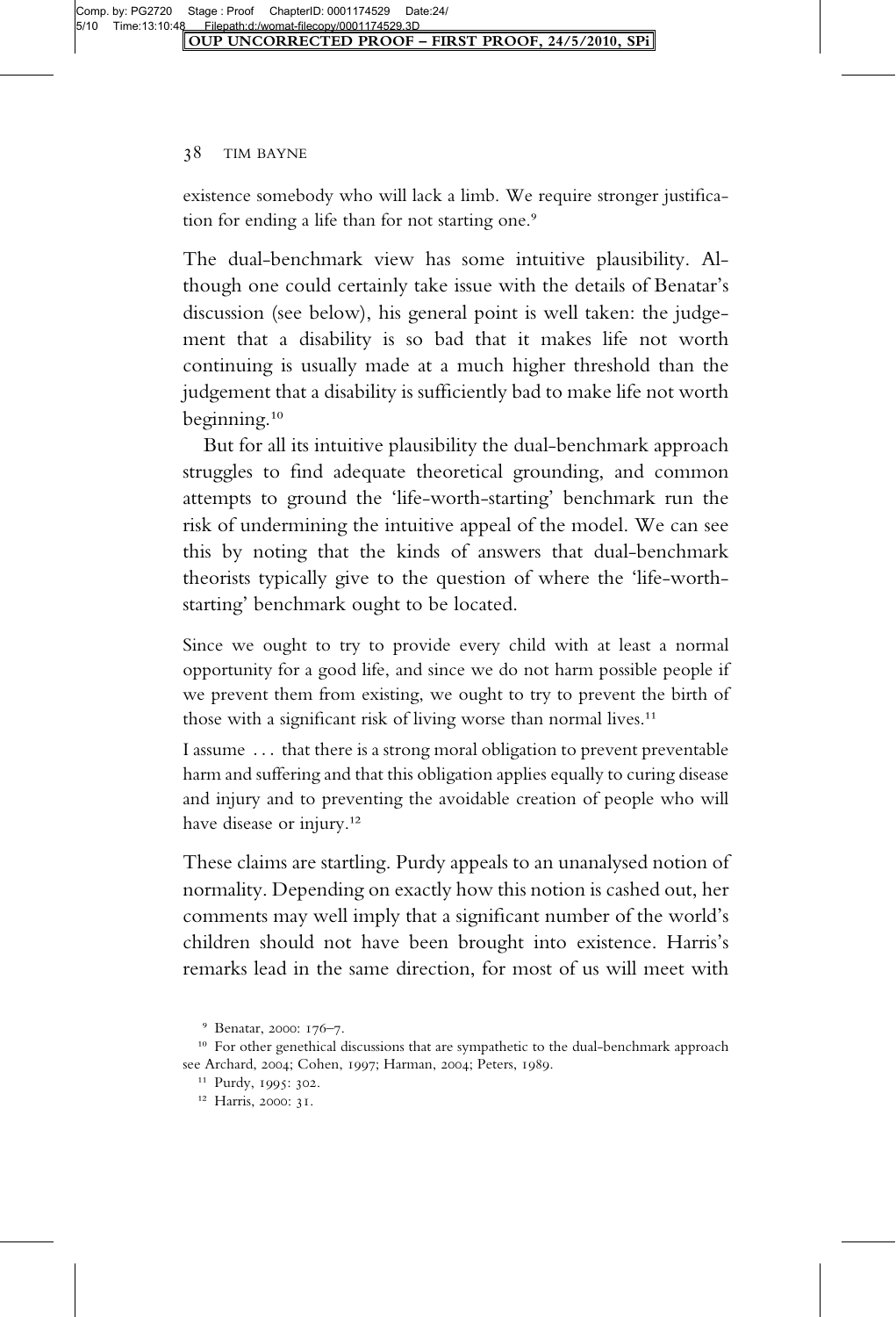#### IN DEFENCE OF GENETHICAL PARITY 39

some form of disease or injury during our lives. Dual-benchmark accounts are motivated by the common-sense intuition that it can be wrong to create someone with a severe handicap, but in their attempt to preserve this intuition they run the danger of flouting what is arguably an equally (if not more) robust intuition, namely, that the vast majority of children are not wronged by being brought into existence.

Some dual-benchmark theorists are quite happy to reject this intuition. As we will see, David Benatar holds that no life that contains any pain meets the 'life-worth-starting' threshold. Few dual-benchmark theorists will want to follow Benatar's lead, but those who want to set the life-worth-starting threshold lower—that is, at a point that actual human beings might actually meet—need to motivate their position. Purdy states that the interest we have in being free from disease or special limitation 'is sufficiently compelling in some cases to justify the judgment that reproducing would be wrong'.<sup>13</sup> But when are such interests 'sufficiently compelling', and what makes them sufficiently compelling in those cases and not others?

The dual-benchmark theorist might be tempted to appeal to species norms in setting the life-worth-starting benchmark, but it seems to me that this temptation should be resisted. Species norms change over time; certainly average levels of human well-being have increased significantly over the centuries. Relational properties such as 'being above (or below) the norm of well-being for one's species' might have an indirect bearing on genethical issues, for one's level of well-being is not unrelated to one's conception of how well one is doing relative to certain norms, but it seems implausible to suppose that they should play a direct role in determining whether or not one has been wronged by being brought into existence.

It might be argued that the parity account fares no better in providing a motivated account of where to locate the life-worth-

13 Purdy, 1995: 307.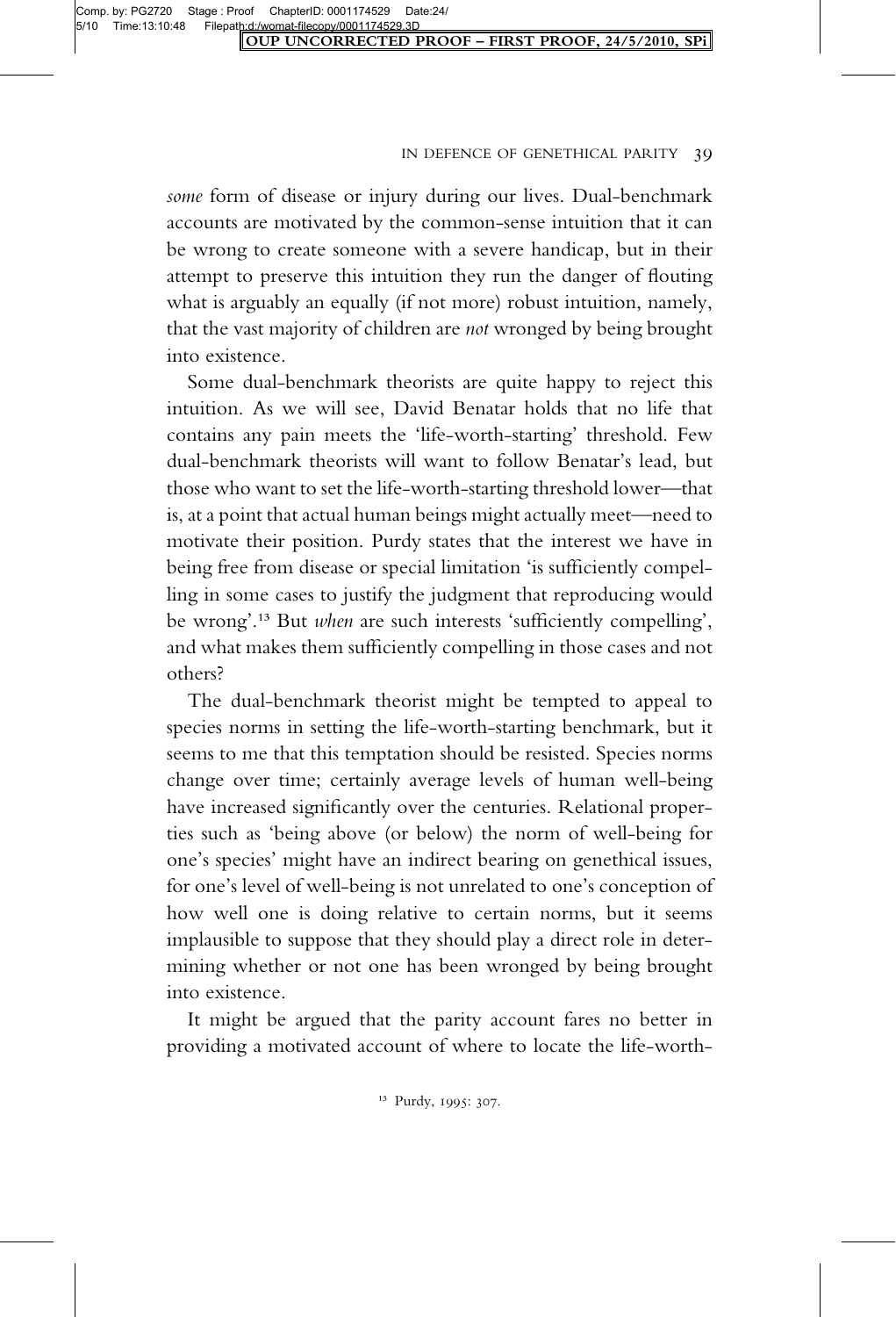living benchmark. Not so. Although the parity account is not committed to any particular conception of where to draw the life-worth-starting benchmark, she can appeal to the sorts of reasons we invoke in evaluating the rationality of suicide or euthanasia—roughly, a life is worth living (starting or continuing) if there is reason to think that its goods will defeat its harms. We might call this the baseline (or neutrality) intuition. Obviously, fleshing this thought out would require an account of goods and harms, not to mention an account of how goods might defeat (or outweigh, counterbalance) harms. My point here is simply that the parity theorist has a principled account of where to place the life-worthstarting benchmark, even if developing that account requires a great deal of work.14

## IV

Notwithstanding the problems facing the dual-benchmark theorist in locating the life-worth-starting benchmark, there is something to the thought that there is a gap between the kinds of lives that are worth starting and those that are worth continuing. As Benatar points out, there are people who we are inclined to regard as having been wrongly brought into existence, but we do not think that they would be better off dead. Call this the marginal-life intuition-'marginal' on account of the fact that it suggests that there is a margin (or 'gap') between the life-worth-starting and the life-worthcontinuing benchmarks. The marginal-life argument builds on the marginal-life intuition by arguing that the dual-benchmark model

<sup>14</sup> Although the parity thesis and the baseline intuition hang together very nicely, the proponent of the parity account is not committed to endorsing the baseline intuition. A parity theorist could reject the idea that the life-worth-starting/continuing benchmark should be set at the level of neutral well-being, and hold that the only kinds of lives that are worth starting and continuing are ones in which life's goods exceed its bads. I'm not myself much drawn to this view, but perhaps it is defensible.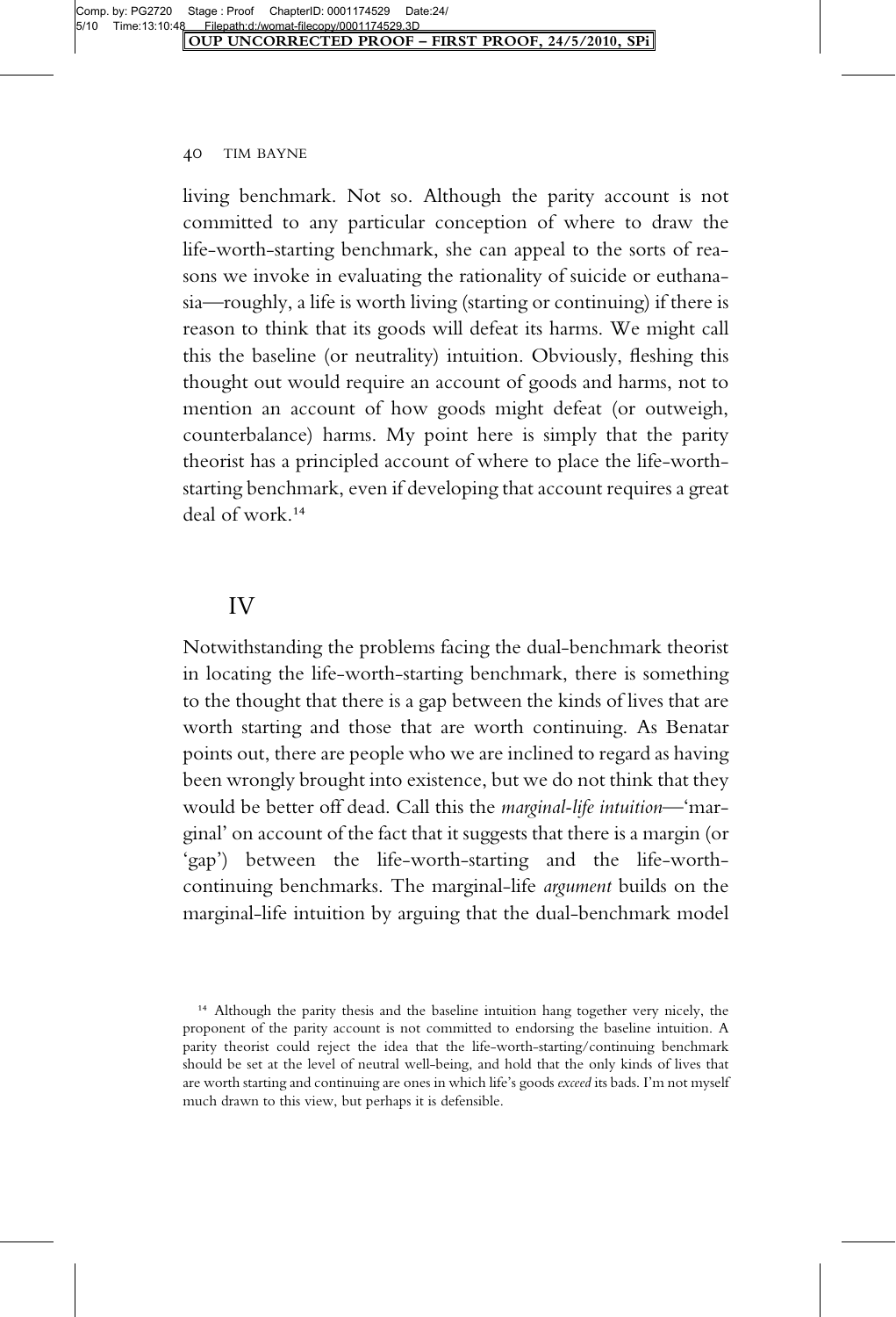IN DEFENCE OF GENETHICAL PARITY 41

must be adopted on the grounds that it alone can account for and justify the marginal-life intuition.

Although I am inclined to think that there is something to the marginal-life intuition, I doubt that it is as robust as proponents of the dual-benchmark account have assumed. There is certainly some variability in our third-person genethical intuitions. While some people share Benatar's view that it is wrong to knowingly create a person who will lack a limb, others do not. Similarly, although some people think that it is wrong to knowingly bring a deaf child into existence, others regard such an act as ethically unproblematic. Not only do people differ in their views of supposedly marginal-life cases, it is relatively easy to shift people's responses to such cases by altering the contextual frame within which they are presented. (Would the deliberate creation of a person without a limb be wrong in a world in which everyone lacked a limb?)

Further, there is good reason to suspect that the marginal-life intuition is easily confused with other intuitions—intuitions that are not inconsistent with the parity model. In some situations, potential procreators are confronted by the need to choose between one of two potential persons,  $A$  and  $B$ . Now, where  $A$  is thought to be more likely to have a higher level of well-being than B, many have the intuition that the potential procreator ought to create A rather than  $B$ <sup>15</sup> Perhaps we confuse the thought that  $B$  has a marginal life—that is, a life not worth starting—with the thought that S should have created A rather than B. But these are two quite different thoughts, and the latter does not entail the former. Another intuition with which the marginal-life intuition might be confused is that someone might be unfortunate to have been born with a certain condition. This intuition is also consistent with the parity model. The parity theorist denies that someone born without a limb has been wronged by having been brought into existence, but he need not deny that she is unfortunate to have been born without a limb. I suspect that in general we regard those born without a

15 See Parfit, 1984; Savulescu, 2001; for a contrary view see Belshaw, 2003.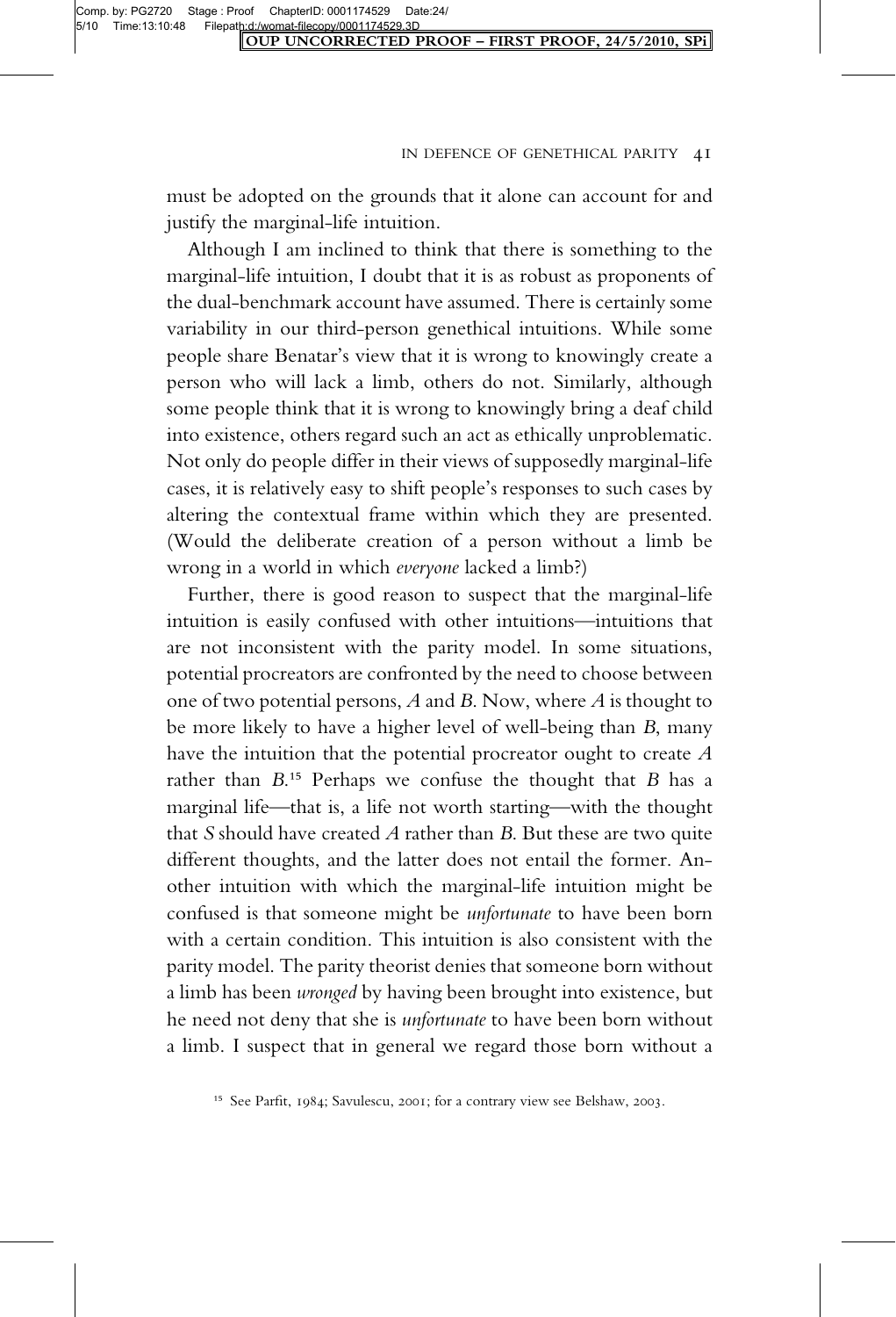limb as unfortunate to have been so born, and not—as Benatar suggests—as unfortunate to have been born at all. Perhaps the marginal-life intuition does not run as deep as dual-benchmark theorists suggest.

Perhaps more importantly, third-person marginal-life judgements are not reflected in first-person marginal-life judgments. Consider the very example that Benatar uses: it is better not to bring into existence somebody who will lack a limb. Whatever intuitive support this claim might have, I strongly suspect that it has less intuitive support than the claim that someone born without a limb should regret having been born. Indeed, I suspect that most of us think that, ceteris paribus, it is unreasonable for those born without limbs to regret having been born. But if cases that generate thirdperson marginal-life intuitions do not also generate first-person marginal-life intuitions then the dual-benchmark theorist is faced with a problem, for it is highly plausible to suppose that first-person and third-person genethical judgements ought to be aligned. I have suggested that our third-person marginal-life intuitions might not be as strong or robust as dual-benchmark theorists suggest, but the conflict between them and our first-person genethical intuitions gives us reason to downgrade their force even further.

I suspect that proponents of the marginal-life argument will respond by arguing that we ought to resolve any conflict between our genethical intuitions by revising our first-person intuitions rather than our third-person intuitions. Benatar himself holds that we should all regret having been born, for we are all engaged in mass deception as to how wonderful things are for us.16 I think that Benatar's view deserves serious consideration, but I lack the space to engage with it here. Suffice it to say that, although I am open to the possibility that we are often wrong about how well things are going for us, I find it difficult to believe that we are as fundamentally mistaken as Benatar's position requires. But perhaps the real issue here is that once we have reached this stage it is clear that the

16 See Benatar, 2006: ch. 3.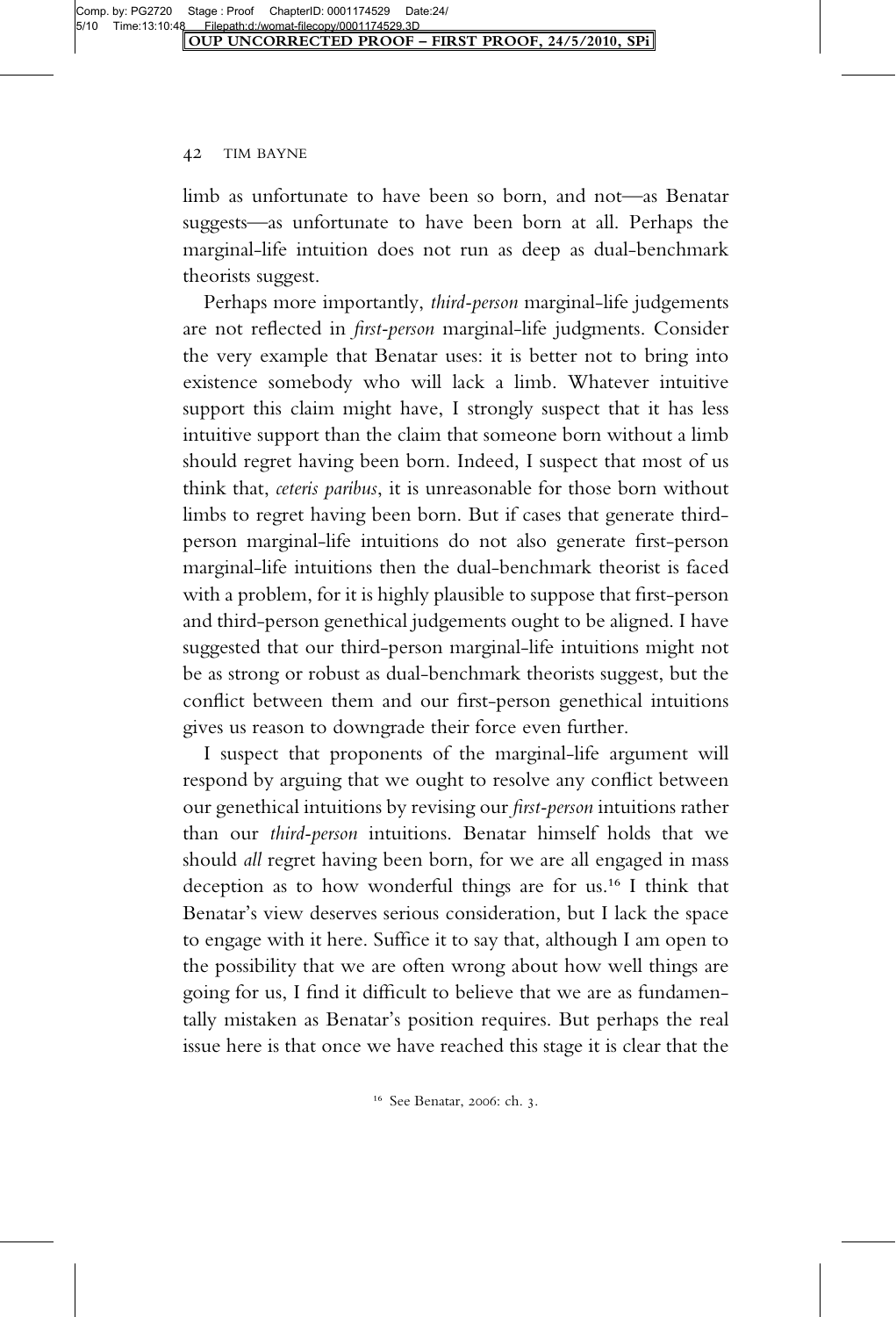IN DEFENCE OF GENETHICAL PARITY 43

marginal-life argument is no longer an argument from intuition but in fact rests on highly counter-intuitive claims.

Are there *any* cases that generate a reasonable first-person marginal-life intuition? Perhaps. Saul Smilansky considers a concentration camp survivor who, reflecting upon his life near its end, may feel that it was worthwhile. 'He might resent anyone implying otherwise. But when remembering the awful years of the war, his physical and psychological suffering, the loss of his first wife and child, and all the other relatives and friends, he may also think that having been spared the suffering, in not having been born, might have been preferable.'17 What might this individual mean by the thought that his life 'has been worthwhile'? He could mean that he has made the best of it that he could. That seems plausible, but it would not generate a first-person marginal-life intuition, for that thought is consistent with the wish to never have been born. He could also mean that a particular segment of his life—for example, that which he now enjoys—has been good. That thought is also plausible, but it doesn't generate a first-person marginal-life intuition either. The only interpretation of this case that would involve a marginal-life intuition is one on which he both endorses his life as a whole and wishes that he had never been born. I find it difficult to understand how these attitudes could be consistently held. On reflection the marginal-life gap is a lot more tenuous than it might appear to be on first sight.<sup>18</sup>

<sup>17</sup> Smilansky, 1997: 243.

<sup>18</sup> Kamm (1993: 42, 64) points out that death is an insult to an existing entity—it is a manifestation of a person's vulnerability. Total non-existence, on the other hand, is not an insult, for it occurs to no actual entity. This, she suggests, might make it comprehensible why someone might prefer never having come into existence to even a good mortal life. One might regard the insult of death—independently of what it deprives one of—as an intrinsic bad that is best avoided if possible. The attitude that Kamm has outlined does not seem to be what Smilansky has in mind, but that does not detract from its interest. I myself am not convinced that the insult factor of death should be given much weight in this context, but perhaps it should not be dismissed.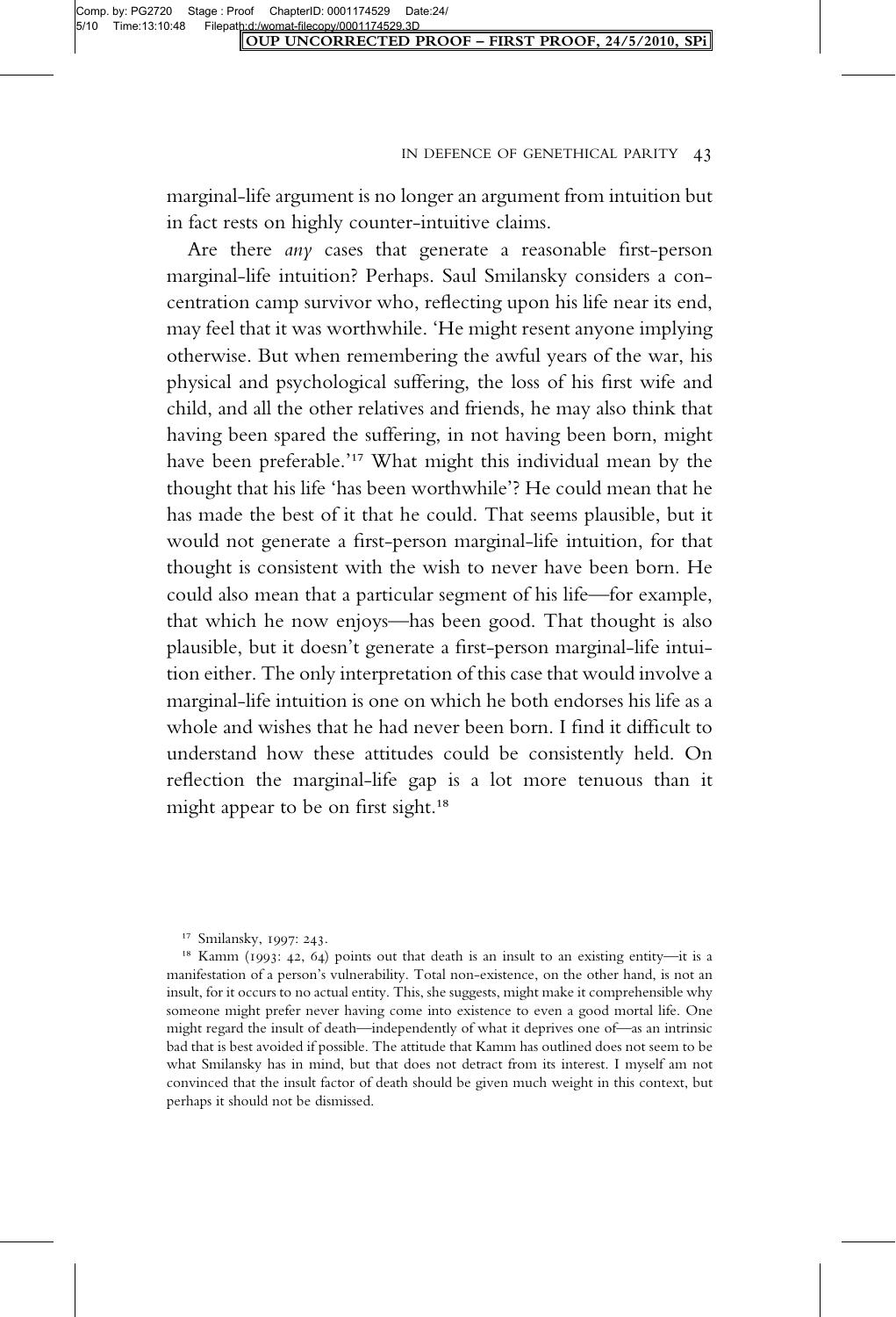V

I turn now to theoretical arguments in favour of the dual-benchmark view. Unlike the argument from marginal lives, these arguments support extreme versions of the dual-benchmark position according to which procreation is generally—if not universally morally problematic.

I begin with Shiffrin's position.19 Shiffrin argues that procreation is not a morally straightforward activity, but one that faces 'difficult justificatory hurdles'. In theory, she holds, all children have causes of action for wrongful life suits. Shiffrin's argument turns on the claim that it is impermissible to harm someone without their consent, even when the action that causes the harm brings about benefits that can be expected to outweigh the harms it causes. Since even the best of lives involves serious burdens, harms and risks, and since one cannot secure a person's consent before bringing them into existence, it follows that procreation is almost always morally problematic and procreators may be justifiably held responsible for the procreative harm that they cause. In every case, Shiffrin claims, voluntary procreation 'involves a person imposing a risk upon another where the imposition is not necessitated by the need to avert greater harm'.20

Shiffrin's argument is primarily addressed to 'prospective genethics', and it is less clear what her view of 'retrospective genethics' is (or should be). Shiffrin does not argue that most of us should regret having been born—indeed, the thrust of her argument is that one can be wronged by an event even when one has no cause to regret it. One might think that this in itself is problematic, but I'll leave that point aside here; instead, I want to focus on Shiffrin's rejection of parity between third-person starting-life and ending-life decisions.<sup>21</sup>

<sup>19</sup> Shiffrin, 1999.

<sup>20</sup> Ibid. 139.

<sup>&</sup>lt;sup>21</sup> Shiffrin takes no position on how first-person genethical attitudes ought to relate to third-person genethical attitudes, or indeed, on how first-person genethical attitudes ought to relate to first-person attitudes to death.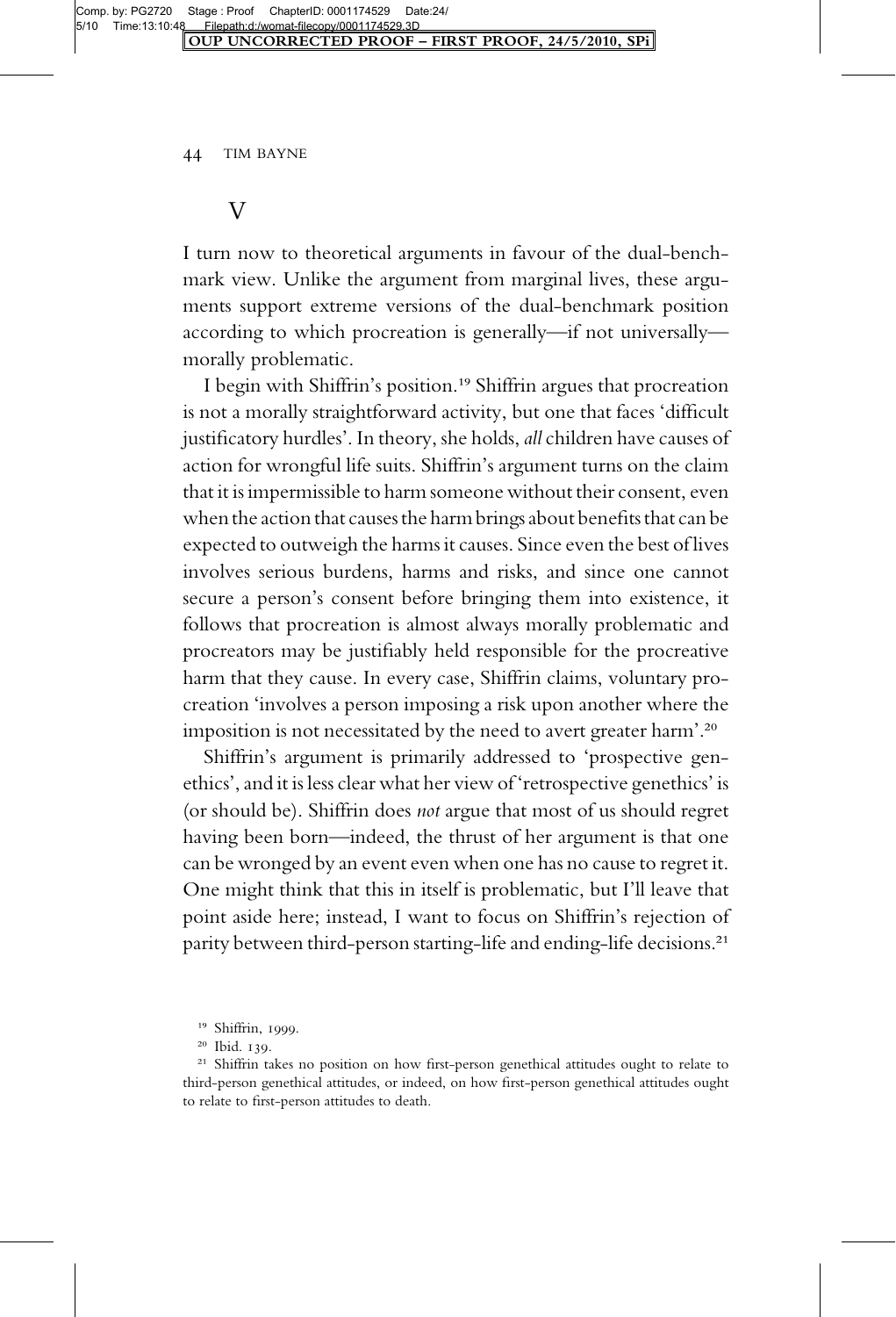#### IN DEFENCE OF GENETHICAL PARITY 45

Suppose that you are deliberating about whether or not to preserve the life of a patient who is temporarily comatose. The patient is suffering a life-threatening illness, but if treated can be expected to make a full recovery. It seems clear that in such a case it is not only permissible to save the patient's life but obligatory. Prima facie, however, Shiffrin's position would seem to entail that we ought to let the patient die. After all, saving the patient's life exposes her to serious future harms and burdens that she would otherwise avoid, and such harms are unconsented. Call this the comatose patient case.

Shiffrin might respond by arguing that, although saving the patient's life exposes her to future harms (sickness, suffering, loneliness, etc.), it also saves her from a greater harm, namely death. But on what grounds can Shiffrin argue that death is a harm? (Indeed, on what grounds can she argue that killing someone without their consent is wrong, given that it prevents unconsented harms?) Shiffrin does not provide a full answer to this question, but she does suggest that death is bad because it interferes with the exercise of agency. 'By constraining the duration and possible contents of the person's life, [death] forces a particular end to the person making her with respect to that significant aspect of her life merely passive.'22

At best, this account of death's badness might account for our intuitions concerning the deaths of autonomous, self-conscious individuals. It is harder to see how it might account for the badness of the death of infants, the severely mentally retarded, the senile, and others who lack full agency over their own lives. Yet the fact that comatose patient might happen to be a young child seems not to change our intuitions concerning what we ought to do. We ought to save the comatose patient's life, even if she is only a week old. And in saving her life we impose (or at least allow) roughly the same amount of unconsented harm that was imposed on the child by creating her.

22 Ibid. 124.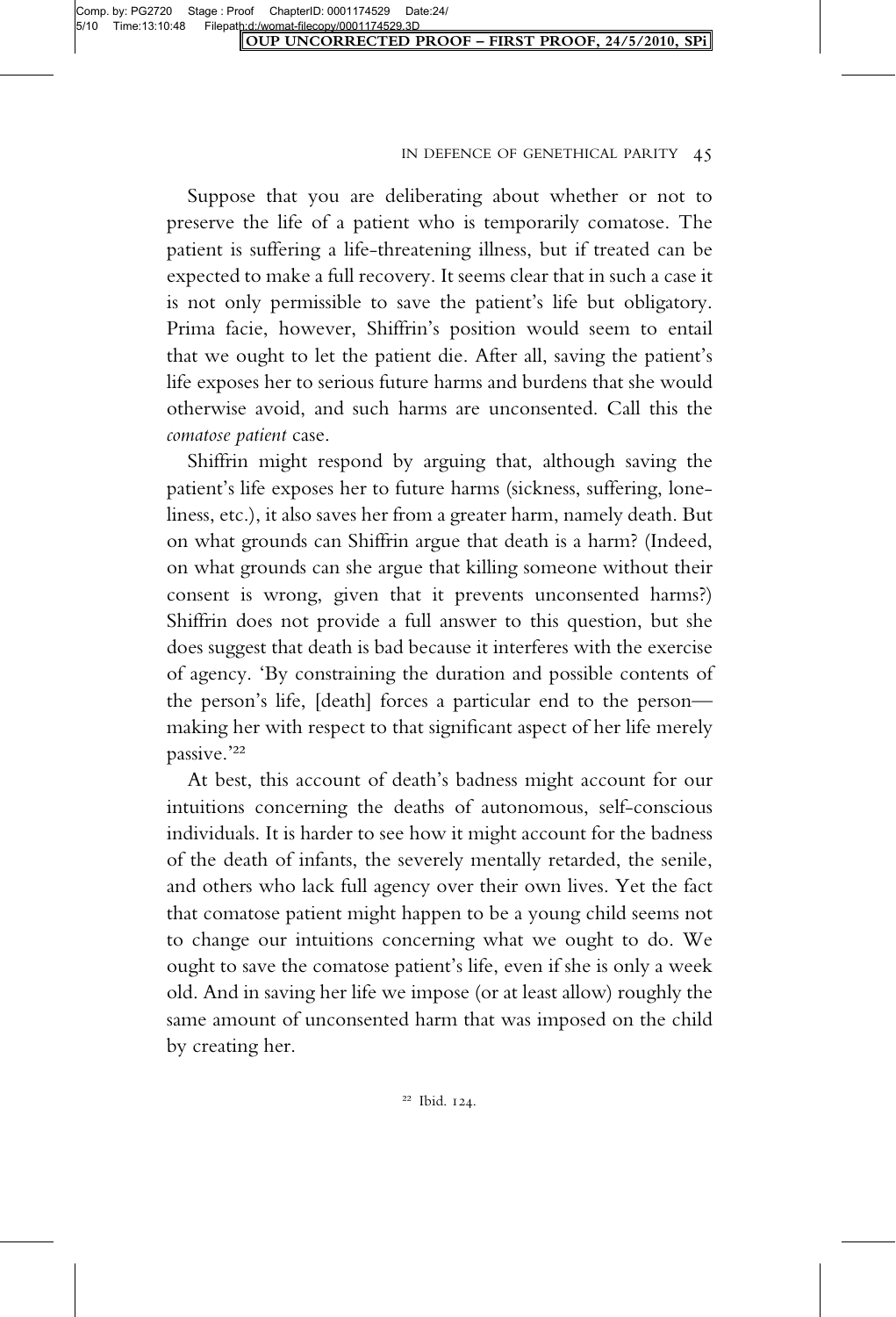Taking another tack, Shiffrin might supplement her account of the wrongness of death by appeal to the notion of desert. Perhaps death—even the death of infants—is bad because it robs its victim of the goods of life that they deserve. The infant has made an 'investment' in her life, and depriving her of a 'return' on that investment would constitute a harm to her. By contrast, potential individuals have made no investment in their life and are thus not owed anything.

There is much that is problematic about the idea that desert might ground the badness of infant death, but I won't pursue those problems here.23 Even if there are desert-based reasons for thinking that the infant is harmed by death, those reasons must be weighed against the fact that saving the infant's life exposes them to unconsented harms and burdens—'the fairly substantial amount of pain, suffering, difficulty, significant disappointment, distress, and significant loss that occur within the typical life'.<sup>24</sup> Surely these features of life are not deserved. It seems entirely possible that the (unconsented) harms that we expose the infant to by saving her life might outweigh the harm of death, especially given the fact that death is never avoided but only postponed. Suppose that the infant is now six months old, and saving them will give them another eighty or so years of life. If Shiffrin is to argue that saving the infant's life is obligatory, she must argue that death at six months is worse than death at eighty years, and worse in such a way as to balance the fact that saving the patient's life incurs eighty years of unconsented harms. There are a number of accounts of why death at six months of age is worse than death at eighty (other things being equal), but many of these accounts turns on the claim that it is a good thing to extend life, even when the subject in question faces significant unconsented harm. If such accounts are acceptable here it is unclear why a similar line of reasoning cannot be used to justify procreation:

23 See McMahan, 2002: 168.

24 Shiffrin, 1999: 137.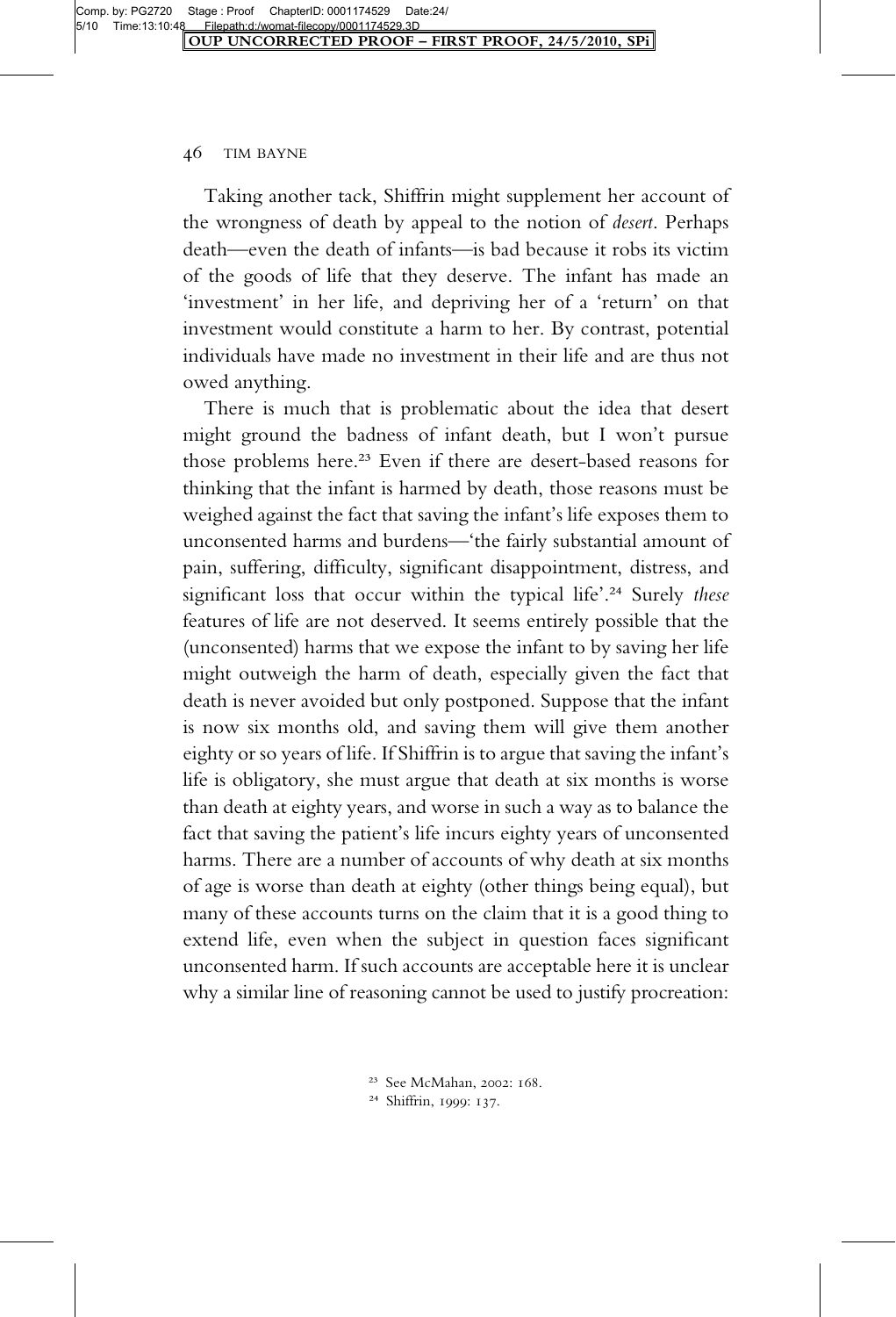IN DEFENCE OF GENETHICAL PARITY 47

it is permissible to create life, even when doing so involves unconsented harms.

I suspect that the most plausible response that Shiffrin might make to the comatose patient objection is to invoke the notion of substituted judgement. Perhaps it is permissible to save the comatose patient's life because we think that were we in the comatose patient's position (albeit, of course, not comatose) we too would desire that our life be saved. But if it is permissible to employ substituted judgements here then there can be no objection to employing them in genethical contexts. Would-be parents can justify their decision to have a child on the grounds that were they (or some suitable idealization of them) in the child's position, they would consent to having been brought into existence.

## VI

As already noted, David Benatar argues that being brought into existence is not a benefit but *always* a harm, and that each of us should regret having come into existence.25 Benatar's argument for these claims turns on a putative asymmetry between pains and pleasures: whereas the absence of pain is itself good, the absence of pleasure is not bad (unless there is someone for whom this absence is a deprivation).

According to Benatar, in order to determine the relative advantages and disadvantages of coming into existence and never coming to be we need to compare  $(1)$  with  $(3)$  and  $(2)$  with  $(4)$ : see Figure 2.1. When we do this, Benatar says, we discover that (3) is better than  $(I)$ , but  $(2)$  is not better than  $(4)$ : 'the pleasures of existence, although good, are not a real advantage over non-existence, because the absence of pleasures is not bad'.26 All things considered, non-existence is preferable to existence because there is nothing

25 See Benatar, 2000, 2006.

26 Benatar, 1997: 348.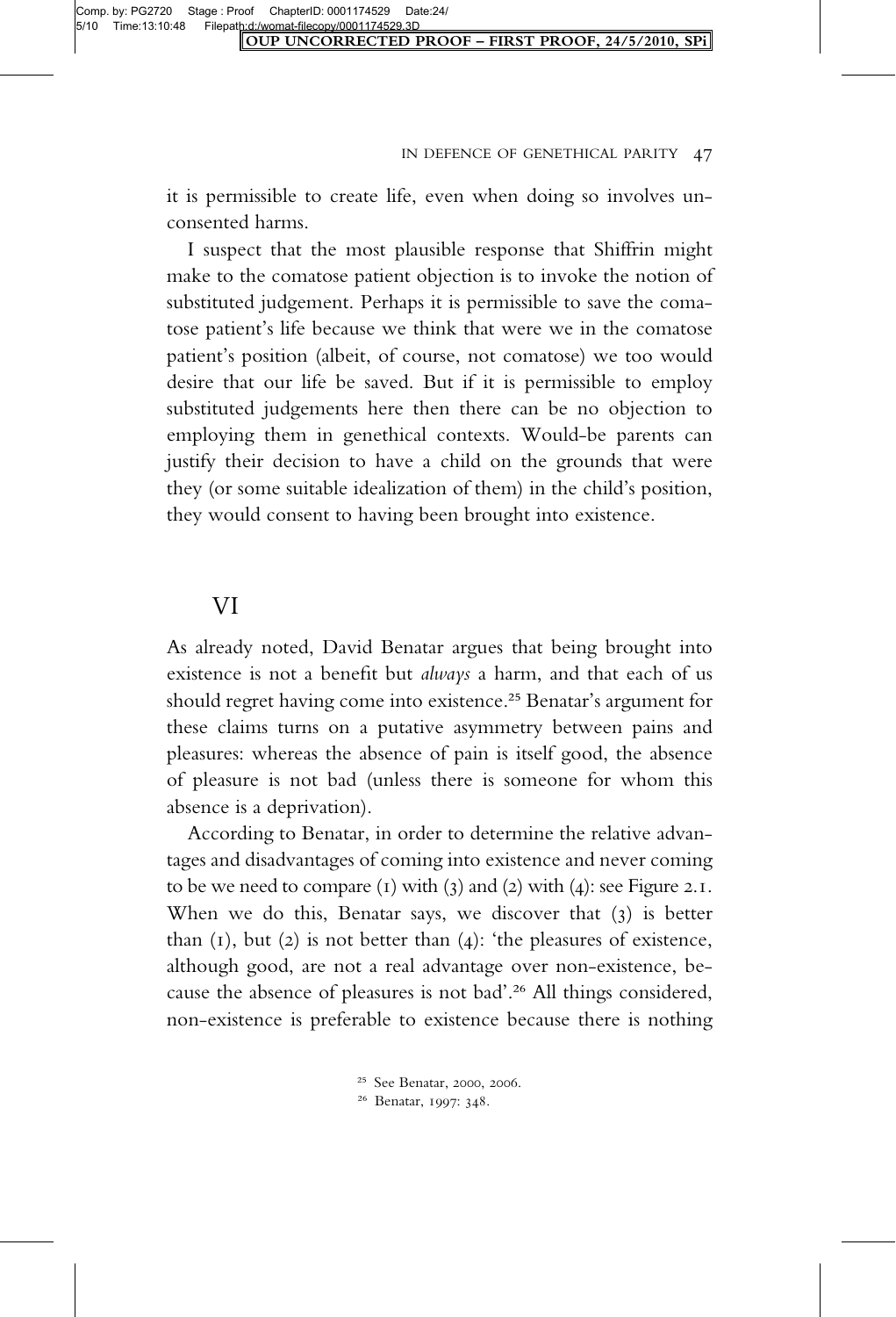| World A                 | World B                |
|-------------------------|------------------------|
| X exists                | X never exists         |
| 1) Presence of Pain     | 3) Absence of Pain     |
| (Bad)                   | (Good)                 |
| 2) Presence of Pleasure | 4) Absence of Pleasure |
| (Good)                  | (Not-Bad)              |

Figure 2.1 AQ1

bad about never coming into existence but there is (invariably) something bad about coming into existence.<sup>27</sup> Let us call this Benatar's asymmetry.

There are several puzzling features about this matrix. First, there is something intuitively odd about describing worlds in which S does not exist as 'good for S'. It is difficult to see how anything could be good (or bad, for that matter) for someone in worlds in which they don't exist. (This, of course, is a point that no-faults theorists such as Heyd are at pains to emphasize.) Further, even if worlds in which S doesn't exist are good for S, it doesn't follow that such worlds will be better for S than worlds in which S does exist. Goods and bads aggregate; generally speaking, a life with more goods is better than one with fewer goods. But if this is so, then we need to know how much 'pain' and 'pleasure' S has in  $A$  in order to know whether or not A is worse for S than B is. But perhaps the most pressing question concerns Benatar's asymmetry itself. Is it true?

Benatar defends it on the grounds that it provides the best explanation of the following four genethical intuitions.<sup>28</sup> First,

28 Benatar, 2006: 31–6; see also p. 203.

<sup>27</sup> Benatar's view is closely akin to 'frustrationism', see Holtug, 2001; Fehige, 1998: 508–43. Frustrationists claim that the value of satisfying a preference equals that of not having it; i.e. it has zero value. By contrast, the frustration of a preference has negative value. On this conception of value, the best that one could possibly hope to get out of life would be to break even—which is the value equivalent to not having been born. But since even the best of lives involves some pain and frustration, one should expect that one will come out of life 'in the red', that is, with negative value. So it is almost certain that everyone is better off not having been born. Benatar differs from the frustrationist in taking the presence of pleasure to be good whereas the frustrationist views it as merely neutral.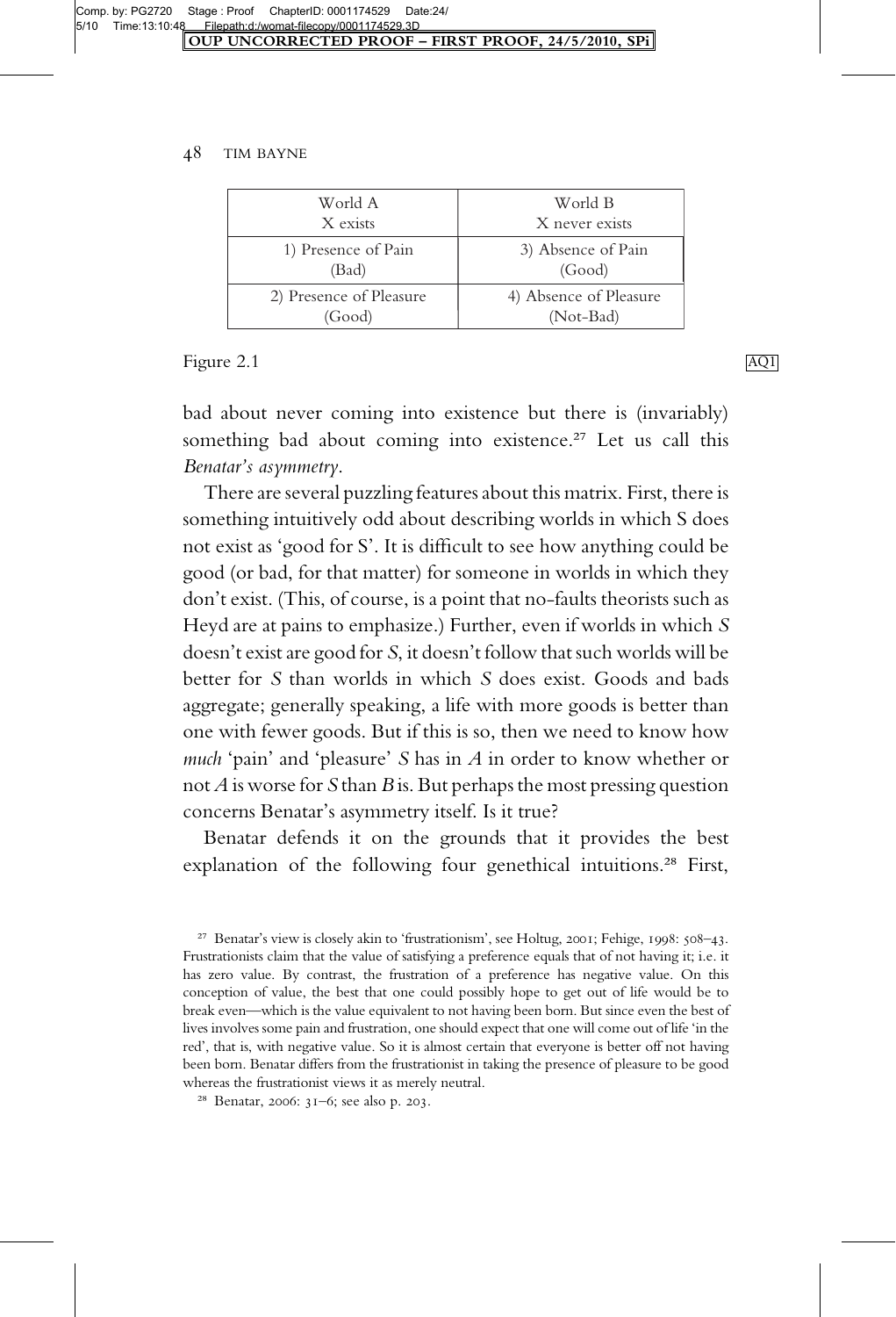#### IN DEFENCE OF GENETHICAL PARITY 49

although there is a duty to avoid bringing suffering people into existence there is no duty to bring happy people into being.<sup>29</sup> Secondly, 'whereas it is strange (if not incoherent) to give as a reason for having a child that the child one has will thereby be benefited, it is not strange to cite a potential child's interests as a basis for avoiding bringing a child into existence'.30 Thirdly, bringing people into existence as well as failing to bring people into existence can be regretted, but only bringing people into existence can be regretted for the sake of the person whose existence was contingent on our decision.<sup>31</sup> Fourthly, whereas we are rightly sad for inhabitants of a foreign land whose lives are characterized by suffering, when we hear that some island is unpopulated we are not similarly sad for the happy people who, had they existed, would have populated this island.<sup>32</sup>

These four claims certainly have some intuitive grip on us, and the ability of Benatar's account to justify them would indeed be a mark in its favour. But these intuitions are by no means our only genethical intuitions. We are also strongly committed to the claim that individuals with normal human lives—not to mention individuals with lives that are vastly superior to the average human life are not harmed by being created. We would be in something of a genethical pickle were it to turn out that these intuitions are not reconcilable with each other, but it's not obvious that the best way to extricate ourselves from that pickle is to embrace Benatar's asymmetry. As an alternative, we could reject the four genethical intuitions that Benatar appeals to, or even give up on genethical intuition altogether. Of course, each of these moves comes at some cost, but it is not clear that this cost would be higher than that which Benatar's solution incurs. Benatar himself seems to think that his view is not counter-intuitive—'there is nothing implausible either in the view that coming into existence is always a harm or

<sup>29</sup> Ibid. 32. 30 Ibid. 34. 31 Ibid. 32 Ibid. 35.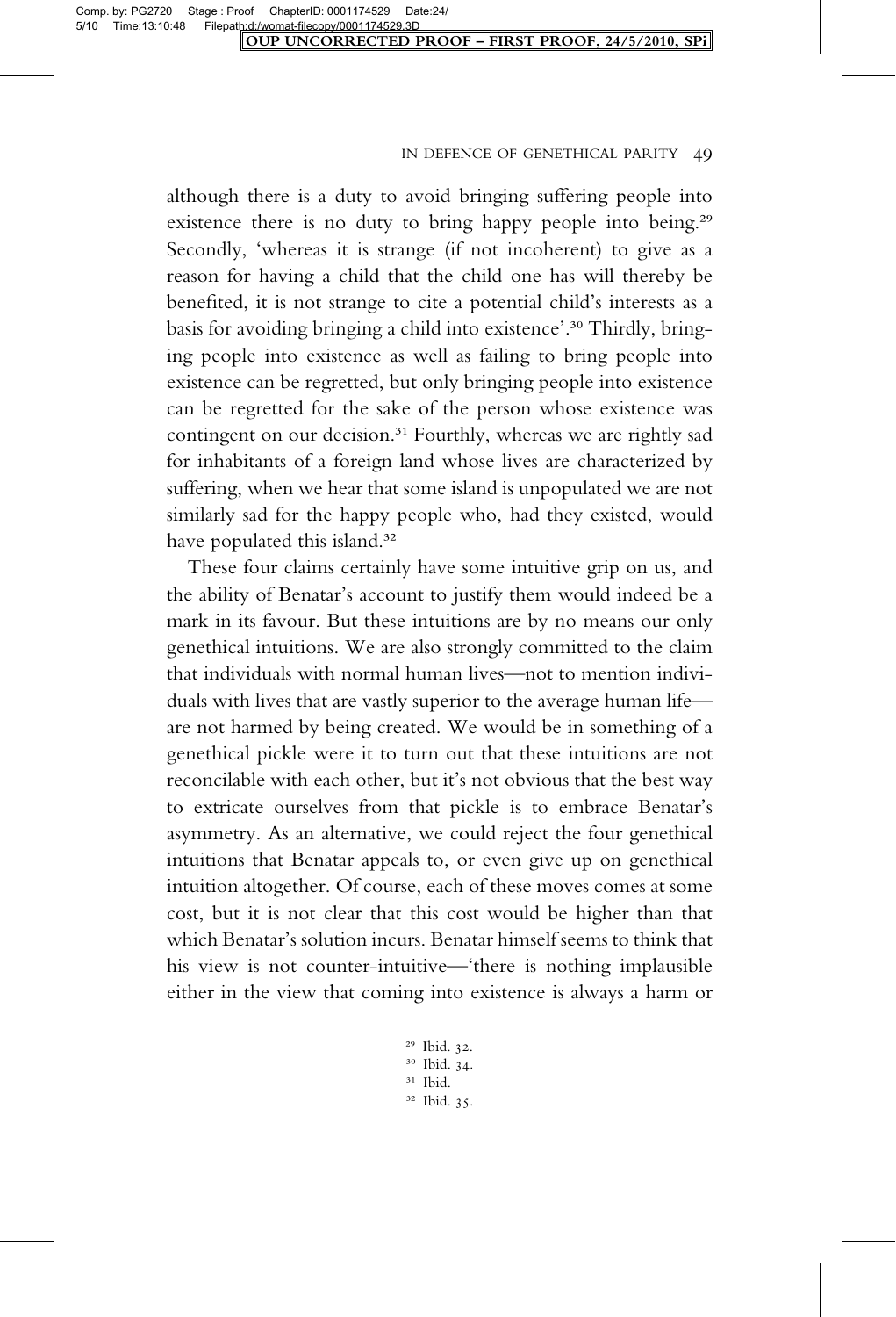in the view that we ought not to have children'33—but I suspect that the vast majority would disagree with him on that point. Evaluating the weight of intuition is a tricky business, but I am not convinced that the combined weight of the four intuitions that Benatar invokes in support of his view exceeds that of the genethical intuitions that he rejects.34

Let us return to Benatar's asymmetry, and the question of whether it provides the best explanation of the four intuitions that he presents. Clearly, the answer to this question depends on the precise content of the intuitions in question. Let us begin with the first intuition. Is it the case that there is a duty to avoid creating suffering people but no duty to create happy people? In large part that depends on just what one means by 'suffering people'. Almost no one thinks that we have a duty to avoid creating people who will experience some suffering, but if a 'suffering person' is someone whose entire life on balance involves more pain (broadly construed) than pleasure (broadly construed) then he is right: we do have a strong pre-theoretical commitment to the view that there is a duty to avoid bringing such people into existence. And, equally, we have a strong (albeit, perhaps, less strong) commitment to the view that there is no duty to bring happy people into being. But I'm not convinced that Benatar's asymmetry provides the best explanation of this intuition. An even better explanation would appeal to an asymmetry between good and bad lives rather than to an asymmetry between good and bad experiences. The best explanation of our intuition is simply that we think it is good to avoid a miserable life but not bad to miss out on a good life. This explanation

<sup>33</sup> Benatar, 2006: 207.

<sup>&</sup>lt;sup>34</sup> At various points in *Better Never to Have Been* Benatar seeks to downplay the force of intuition. 'Intuitions are often profoundly unreliable, the product of mere prejudice. Views that are taken to be deeply counter-intuitive in one time and place are often taken to be obviously true in another' (p. 203). No doubt there is much truth in all of this, but it doesn't follow that genethical intuitions have any evidential force at all. Indeed, Benatar's own case for the dual-benchmark view rests heavily on the marginal-life intuition, not to mention the four intuitions just mentioned.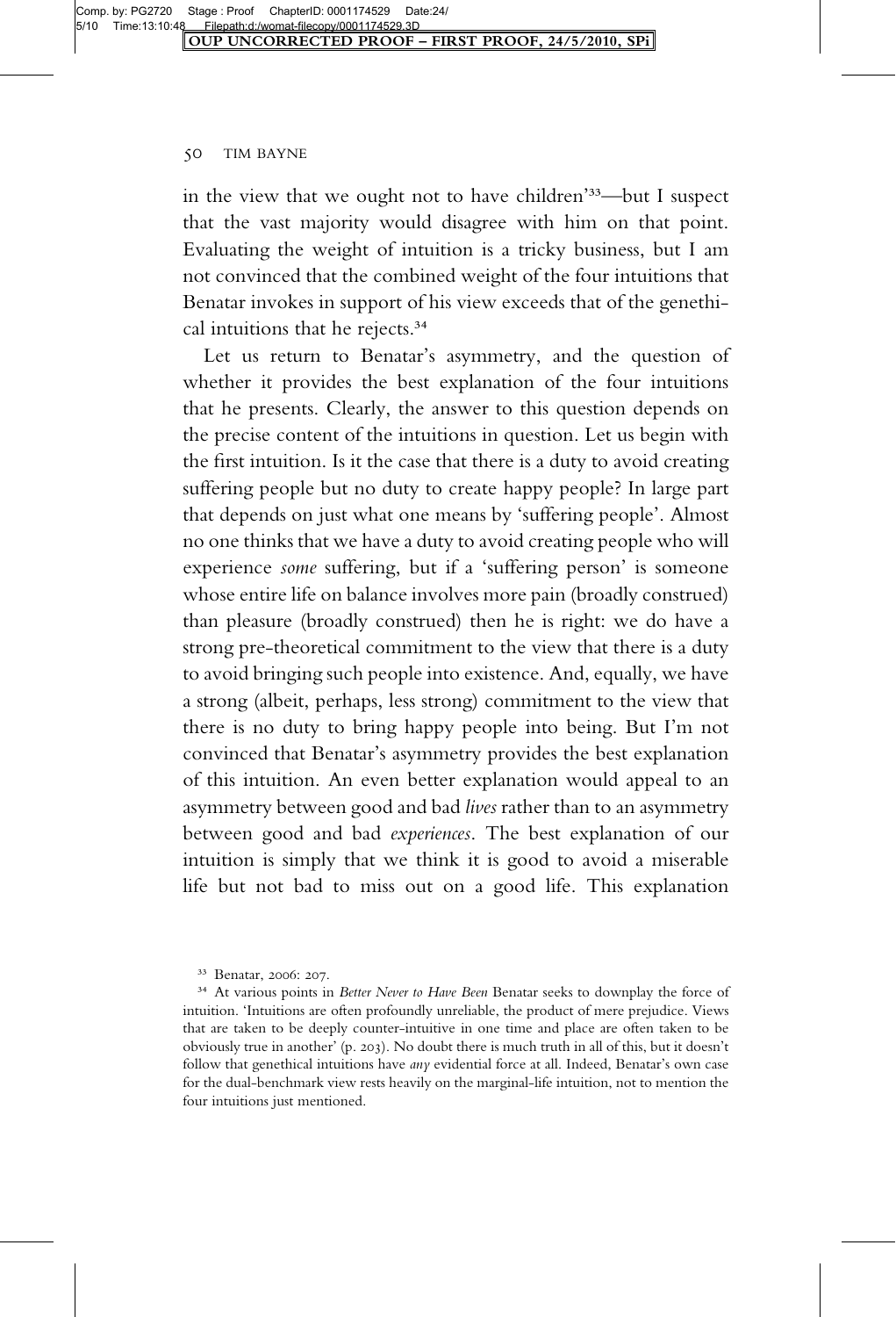IN DEFENCE OF GENETHICAL PARITY 51

accounts for our intuitions, and it does so without the counterintuitive consequences of Benatar's view.

The second claim that Benatar invokes to support his account is that 'whereas it is strange (if not incoherent) to give as a reason for having a child that the child one has will thereby be benefited, it is not strange to cite a potential child's interests as a basis for avoiding bringing a child into existence'.35 Again, we do endorse this judgement, but only up to a point. It doesn't seem strange to cite a potential child's overall interests or well-being as a basis for avoiding bringing it into existence; in particular, it doesn't seem strange to think that if the potential child's (expected) pain would be such as to overwhelm its (expected) pleasures, then one should not bring it into existence. But it does seem strange to cite a potential child's expected pains as a basis for avoiding bringing it into existence without at the same time being prepared to cite its expected pleasures as a basis for bringing it into existence. Here too our commonsensical genethical judgements seem to be grounded in the expected quality of the target's overall life, not in some disembodied calculus involving individual pleasures and pains.

Benatar's third claim is this: 'bringing people into existence as well as failing to bring people into existence can be regretted, but only bringing people into existence can be regretted for the sake of the person whose existence was contingent on our decision'.36 Again, this judgement does seem to be one that we share, but in order to explain it we need invoke only an asymmetry between good and bad lives. Whereas we regret having brought bad lives into existence, we do not regret not having brought good lives into existence. There is an asymmetry here, but it is not one that supports Benatar's asymmetry. The kinds of lives that we regret having brought into existence are not those of normal human beings, but those in which the goods of life are outweighed by its bads.

> 35 Ibid. 34. 36 Ibid.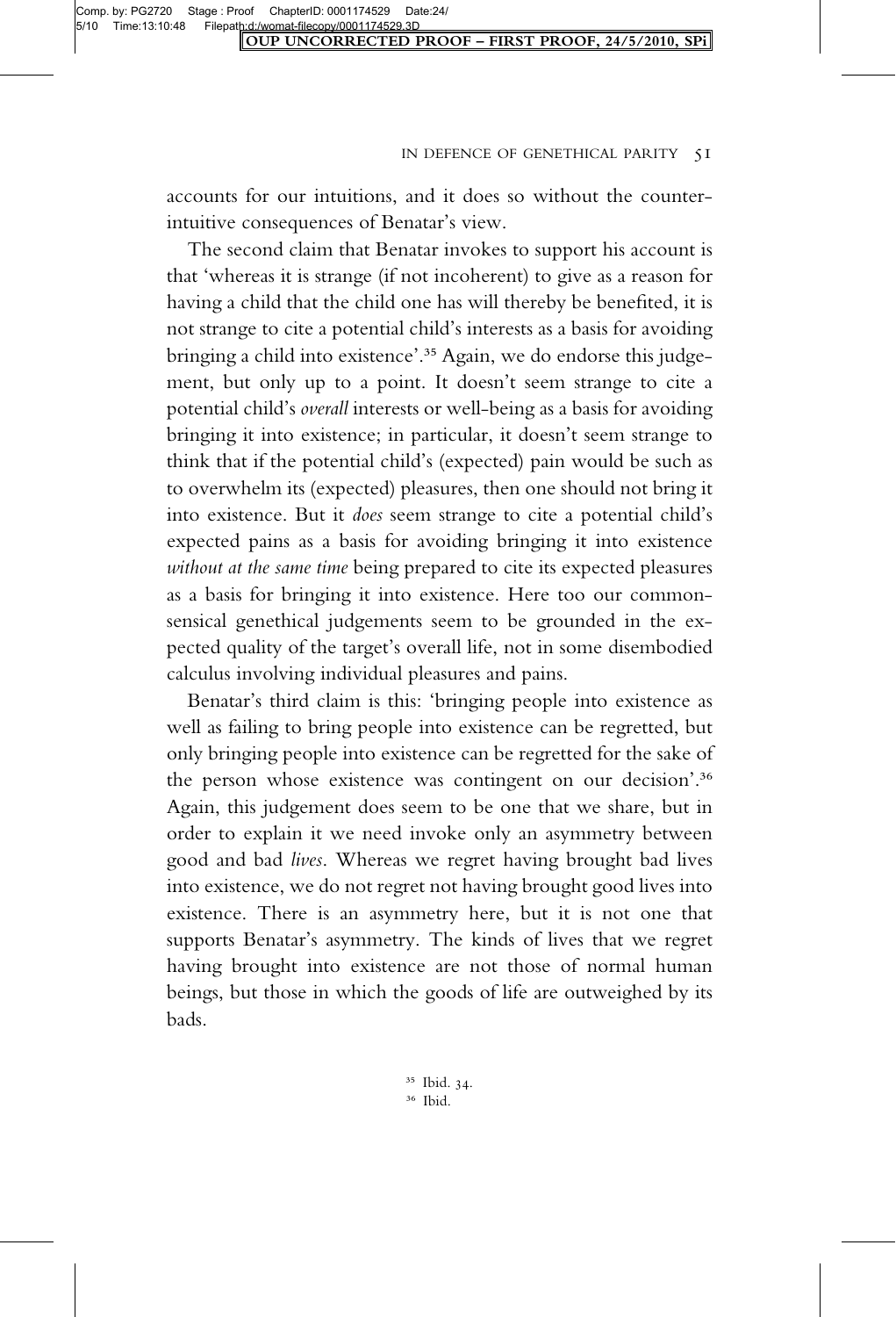What about the fourth judgement? Here too the objects of our evaluation appear to be entire lives. We are sad for inhabitants of foreign lands whose lives are so characterized by suffering that we think that they would be better off dead, and we are happy—or at least not sad—for inhabitants of foreign lands whose lives are such that we do not think that they would be better off dead.

The moral of the foregoing is simple: there is an asymmetry in our genethical judgements, but we do violence to that asymmetry if we attempt to explain it in terms of pains and pleasures (or bads and goods) in isolation. The best systematization of these four judgements is that there is a deep asymmetry between good lives and bad lives.

Benatar might object that we haven't really *explained* these four genethical judgements by invoking an asymmetry between good and bad lives but have simply redescribed them. One might argue that we need to invoke a further, deeper asymmetry—his asymmetry—between events or states in order to explain my asymmetry (between lives). I'm not persuaded. Not only would taking this extra step add nothing to what we already have, but it would incur costs of its own. It adds nothing, for Benatar provides no explanation of his asymmetry. He has no story to tell as to how it could be a good thing for S to avoid pains by failing to exist without it also being a bad thing for S to avoid pleasures by failing to exist. And it incurs additional costs, for it is at odds with our judgement that we do not harm normal people by bringing them into existence. Better, I think, to treat the asymmetry between good lives and bad lives as brute.

## VII

Although Benatar urges us not to procreate, he does not urge us to commit suicide or to refrain from offering life-saving treatment to those in need of it. I find this fact puzzling. If one could have benefited by not having being born on account of the pain that one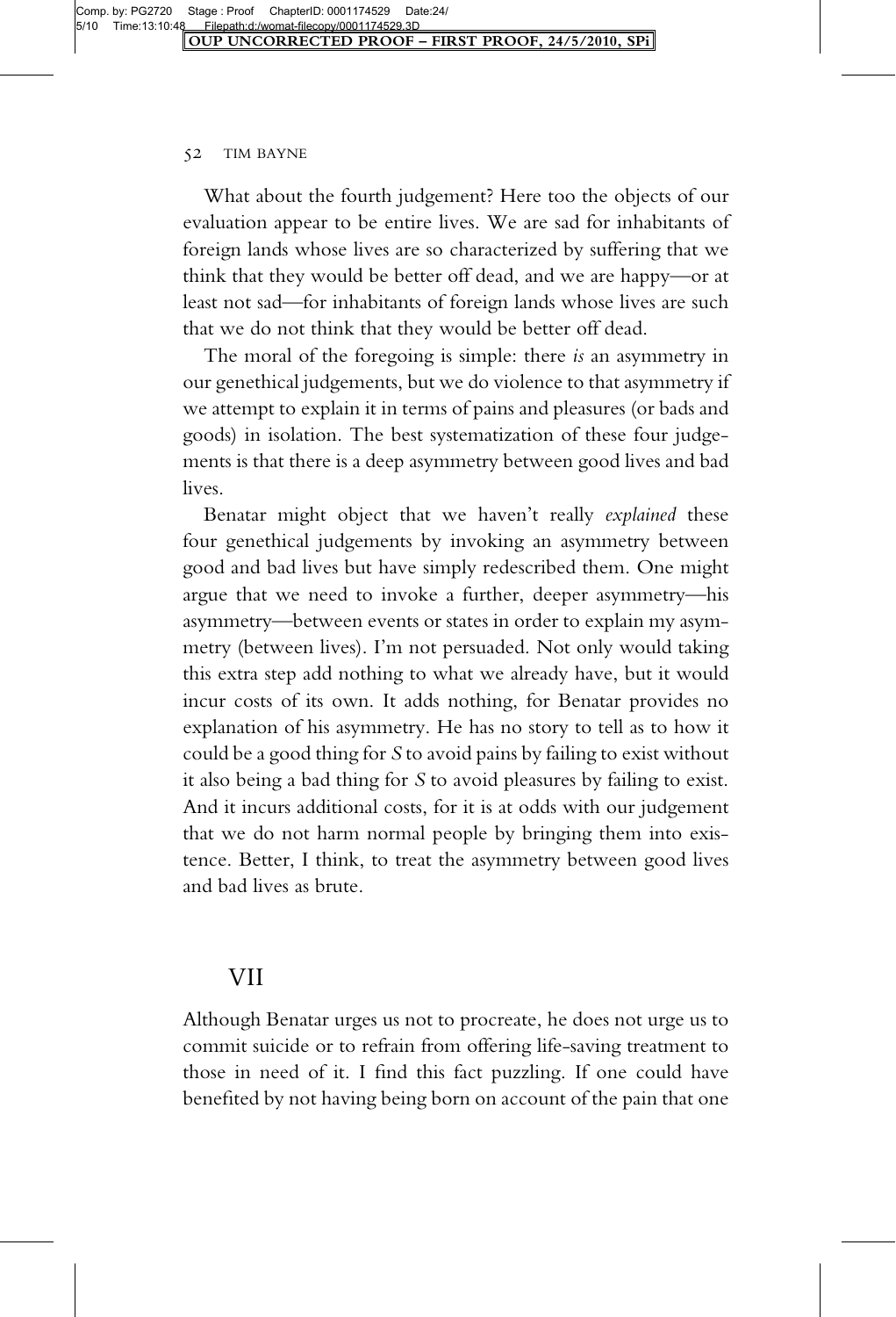#### IN DEFENCE OF GENETHICAL PARITY 53

avoids, so too one can benefit from an early death on account of the pain that one avoids.

In response, Benatar claims that his point is not that 'it is better never to exist because one thereby avoids pains, but that it is better never to exist because one avoids pains without cost. The same is not true of death. Whereas death does spare one all future pains, it does involve a cost' (personal communication). I certainly agree that death does exact a price—it robs one of the goods that one would have enjoyed had one continued to exist.37 But there is also a sense in which non-existence comes at a cost—namely, the goods that one would have enjoyed had one come into existence. Of course, strictly speaking, this cost is not incurred by anyone, for only the existent can be robbed. But, if we are speaking strictly, then we must also insist that only the existent can benefit from having dodged disaster. Insisting on strict speech threatens to undercut the very asymmetry that Benatar is at pains to defend.

Perhaps these points are most fully appreciated by considering death from the first-person perspective. Let us suppose that you are contemplating suicide, and that other parties will not be greatly affected by your decision. In deliberating about whether or not to commit suicide, it may seem reasonable to adopt a genethical stance towards the remainder of your life. Call the subject of this lifesegment 'future-you'. You could bring future-you into being by deciding not to commit suicide, or you could make it the case that future-you never exists by committing suicide. How should you decide? From a certain perspective, it seems reasonable to decide on the basis of what quality of life future-you can be expected to enjoy: if it is good, then deciding in favour of continued existence may be reasonable, if it is bad, then deciding in favour of suicide may be unreasonable. Thinking of oneself as faced with decisions about whether or not to allow a future self to come into existence brings to the surface deep points of contact between coming into existence and staying in existence. Our lives are not given once and for

37 F. Feldman, 1992; McMahan, 2002.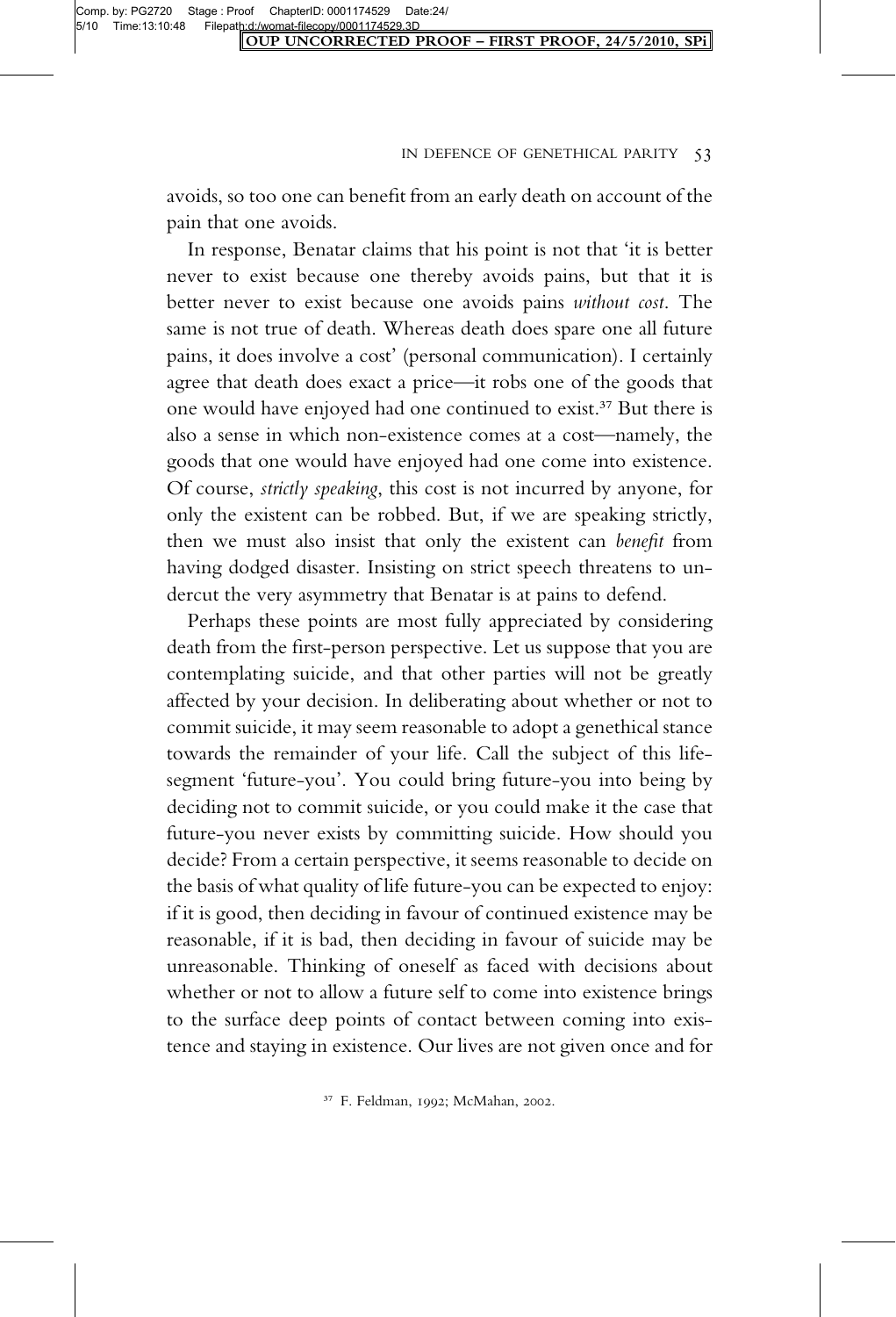all. The question of whether to stay in existence always contains within itself a question about whether to bring 'the rest of oneself' into existence.

In thinking about whether or not to remain in existence it seems reasonable to adopt a form of substituted judgement: one adopts the perspective of one's future self. But if this is reasonable, why is it not also reasonable to adopt such a perspective with respect to coming into existence? If, in adopting the perspective of the person who would be brought into existence as the result of the relevant deliberation, one decides that the expected goods outweigh the expected bads, then (ceteris paribus) procreation is permissible; if not, then it is not permissible.

## VIII

Let me turn finally to the parity account. The basic idea behind the approach is encapsulated in Bernard Williams's claim that 'what [resenting one's existence] requires is that the person should prefer not to have existed, and I take it that this implies thinking that his or her life is not worth living'.38 'Implies' might be too strong a term here, but the parity account is built on the idea that there are internal constraints between the ethics of starting lives and the ethics of continuing them. These constraints apply not merely to one's own life but to lives in general: if one thinks that life could never be so bad as to be not worth continuing, then one should also think that life could never be so bad as to be not worth starting, and vice versa. We can—and should employ intuitions concerning coming into existence to constrain our view about going out of existence and vice versa.

The parity model is rounded in the thought that judgements about coming into existence and judgements about going out of existence ought to be responsive to the same features of the world—namely, the value that the life in question would have to

38 Williams, 1995: 227.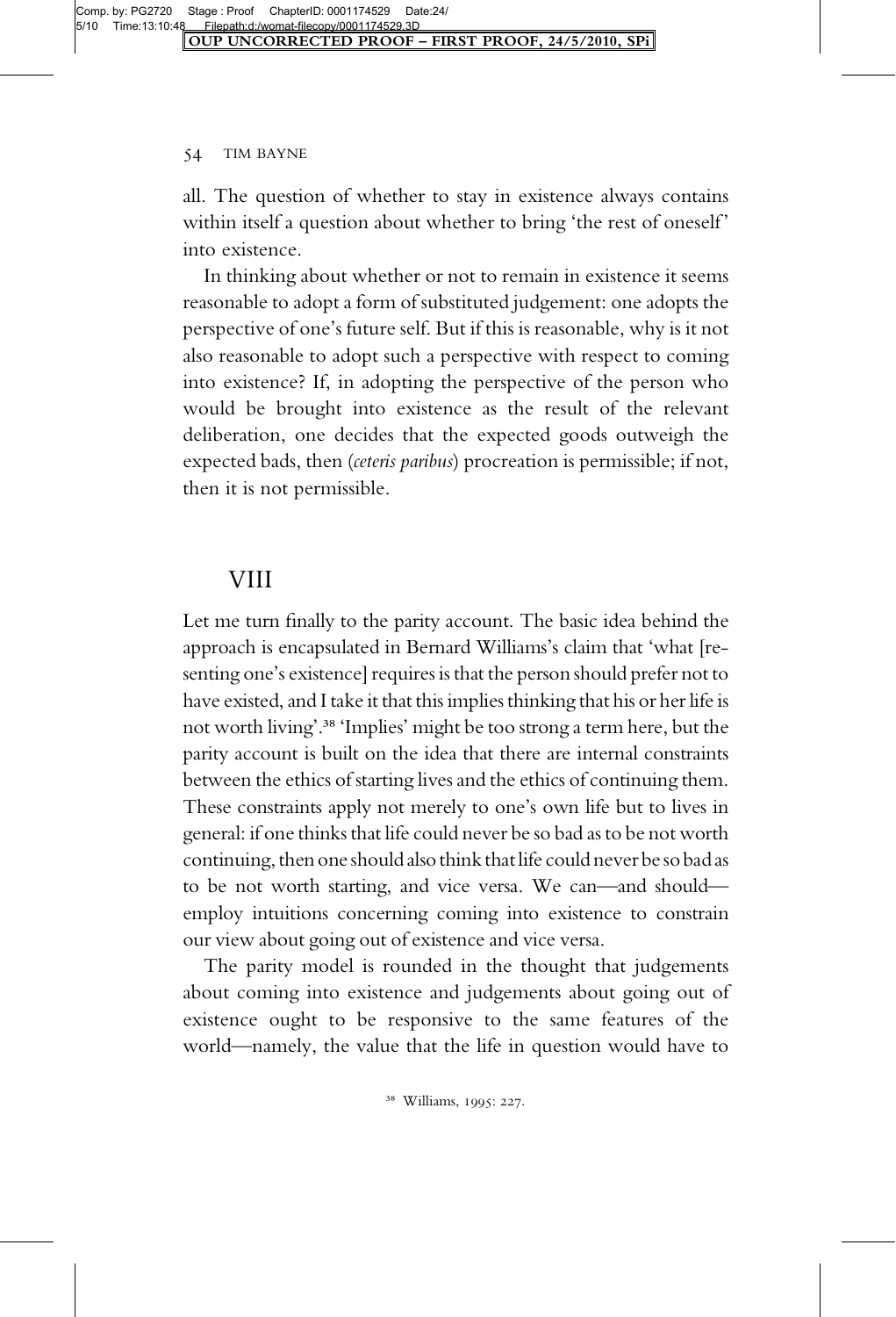#### IN DEFENCE OF GENETHICAL PARITY 55

its subject. If living a life is of no value to its subject then it is pro tanto pointless to begin it and pointless to maintain it. But if the living of a life is (or at least has the potential to be) of benefit to its subject then, again pro tanto, there is some point in both beginning it and maintaining it.

Of course, there are differences between judgements that concern coming into existence and those that concern staying in existence. One difference is that the former concern the subject's entire life, whereas the latter typically focus only on certain segments of the subject's life—namely, those segments that the subject has not yet enjoyed. Overlooking this point can lead one astray. Consider again Smilansky's case of the concentration camp survivor call him 'Carl'—whose life contained a period of grotesque suffering. Carl might have the view that his life as a whole was not worth living. Does parity entail that he would now be better off dead? Not at all, for Carl has survived the horrors of the concentration camp, and that period of his life that lies in front of him may well be worth living. Parity does not entail that if the value of an entire life is below the 'life worth living' threshold then at no point in the living of that life is it worth continuing. Parity says only that the kinds of conditions that make lives not worth creating are just the sorts of conditions that make lives not worth continuing, and it is obviously possible for a life to be characterized by such a condition during some of its temporal segments but not others.

A second difference between judgements that concern coming into existence and those which concern staying in existence lies in their respective intentional objects. Judgements of the latter kind have as their objects token lives—that is, concrete particulars. By contrast, judgements of the former kind take abstract entities as their intentional objects. These judgements are about the merits or otherwise of instantiating certain kinds of lives. Arguably, it is this difference that grounds that otherwise puzzling fact that although we have obligations to keep good lives in existence we do not have obligations to start good lives: the difference, of course, is that we have obligations to concrete particulars but not to abstract entities.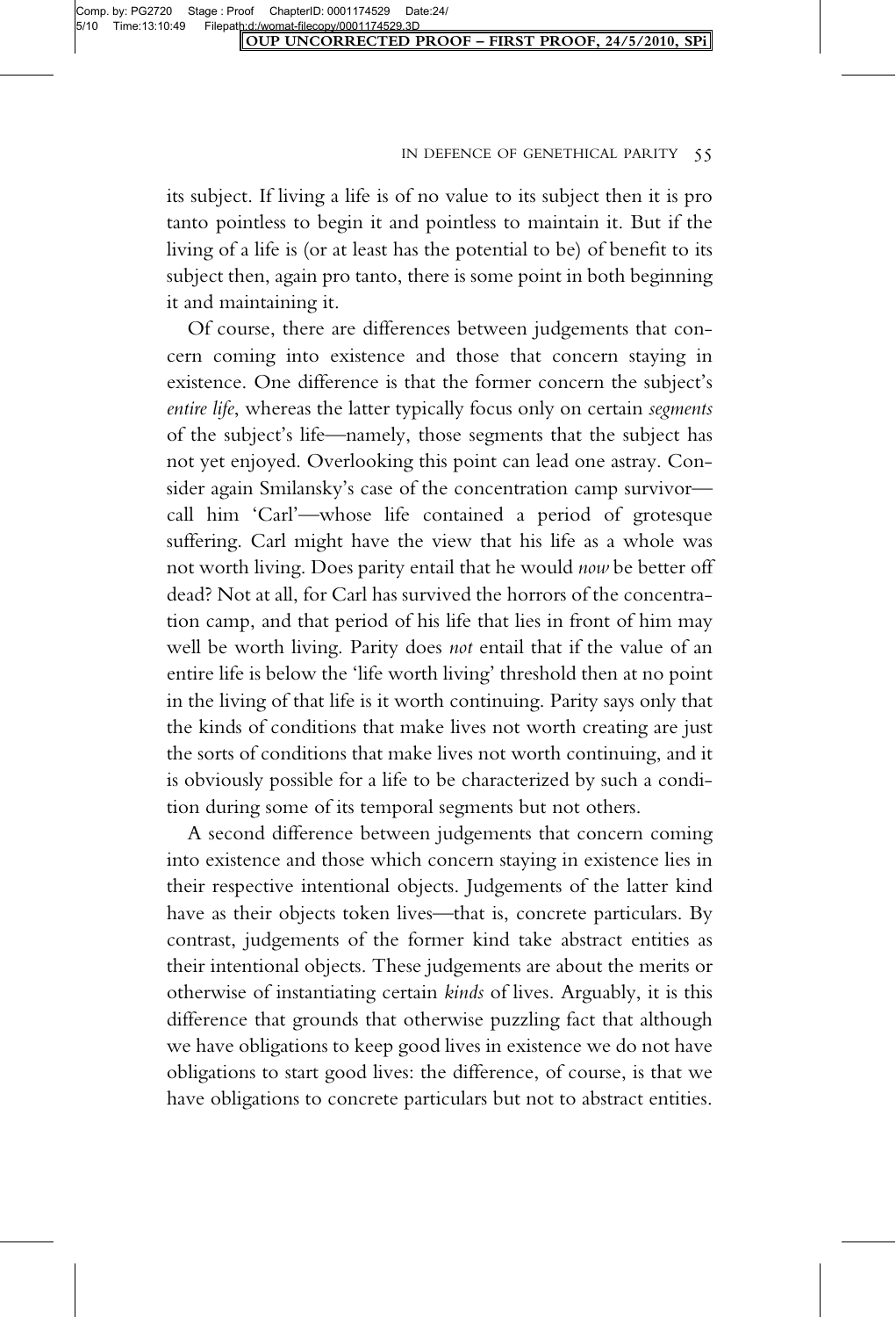## IX

My goal here has not been to provide a comprehensive treatment of genethics. Such a task is clearly beyond the means of a single chapter; indeed, I suspect that it is beyond the means of even a decent-sized volume. Rather, I have attempted to provide a framework for thinking about genethics. I have argued that our thinking about starting to lives should be constrained by our thinking about ending lives, and vice versa. In the relevant sense, the 'life-worthstarting' benchmark coincides with the 'life-worth-continuing' benchmark, for each is but a manifestation of the 'life-worth-living' benchmark.

In closing, let me mention one of the many implications of this position. One of the many worries that courts have expressed about wrongful life cases is that a positive verdict would commit the court to the view that the plaintiff not only ought not to have been brought into existence, but would now be better off dead. Although the worry as stated is groundless, there is something important behind it. The reason the conclusion does not strictly follow is that the plaintiff's current quality of life (and, indeed, that which they might be expected to enjoy in the future) might differ in important respects from the quality of their life as a whole. And—as we have just seen—it is possible for the quality of the person's life to improve such that they currently have a life that is worth living, even though their life as a whole is of no benefit to them. Nonetheless, the thought behind the worry is basically sound: the kinds of conditions that prevent life from being worth starting are just those that prevent it from being worth continuing.<sup>39</sup>

<sup>&</sup>lt;sup>39</sup> Thanks to David Archard, David Benatar, Avery Kolers, and Neil Levy for very helpful comments on earlier drafts of this chapter. Earlier versions were presented to the philosophy departments at the University of Louisville, Charles Sturt University (Wagga Wagga), University College Cork, and the University of Hull. I am grateful to the audiences on those occasions for their comments.